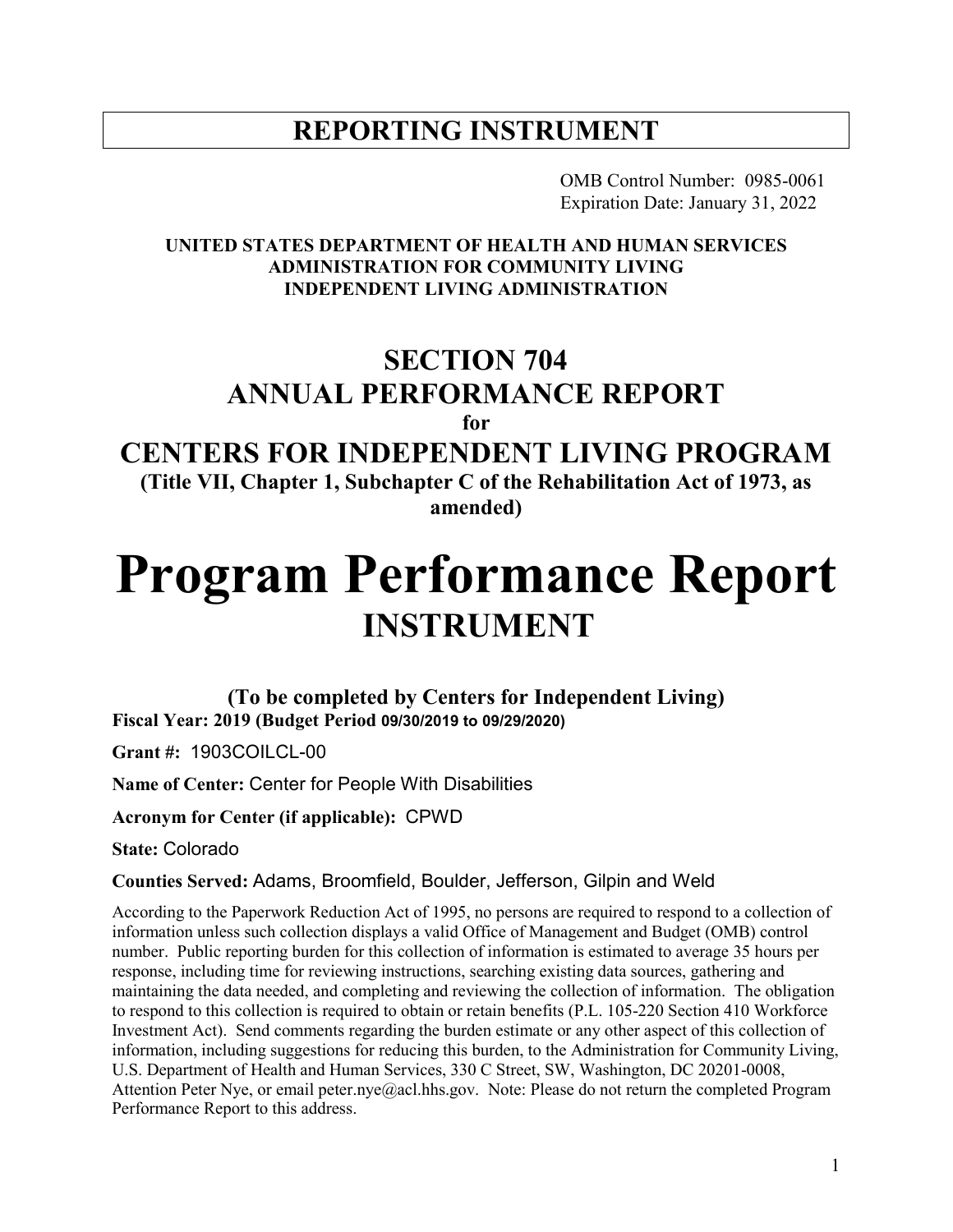# **SUBPART I – ADMINISTRATIVE DATA**

### **Section A– Sources and Amounts of Funds and Resources**

Section 725(c)(8)(D) of the Act; 34 CFR 366.50(i)(4)

Indicate the amount received by the Center for Independent Living (CIL) as per each funding source. Enter "0" for none.

#### **Item 1 - All Federal Funds Received**

| (A) Title VII, Ch. 1, Subchapter B | \$12,765  |
|------------------------------------|-----------|
| (B) Title VII, Ch. 1, Subchapter C | \$271,765 |
| $(C)$ Title VII, Ch. 2             | \$64,675  |
| (D) Other Federal Funds            | \$9,412   |

#### **Item 2 - Other Government Funds**

| $(E)$ State Government Funds | \$644.    |
|------------------------------|-----------|
| $(F)$ Local Government Funds | \$639,456 |

#### **Item 3 - Private Resources**

| (G) Foundations, Corporations, or Trust Grants | \$19,461    |
|------------------------------------------------|-------------|
| (H) Donations from Individuals                 | \$42,019    |
| Membership Fees                                | \$          |
| Investment Income/Endowment                    | \$2,545     |
| (K) Fees for Service (program income, etc.)    | \$1,425,629 |
| Other resources (in-kind, fundraising, etc.)   | \$2,000     |

#### **Item 4 - Total Income**

| Total income = $(A)+(B)+(C)+(D)+(E)+(F)+(G)+(H)+(I)+(J)+(K)+(L)$ | \$3,134,506 |
|------------------------------------------------------------------|-------------|

<u> 1980 - Johann Barnett, fransk politiker (d. 1980)</u>

 $\overline{\phantom{0}}$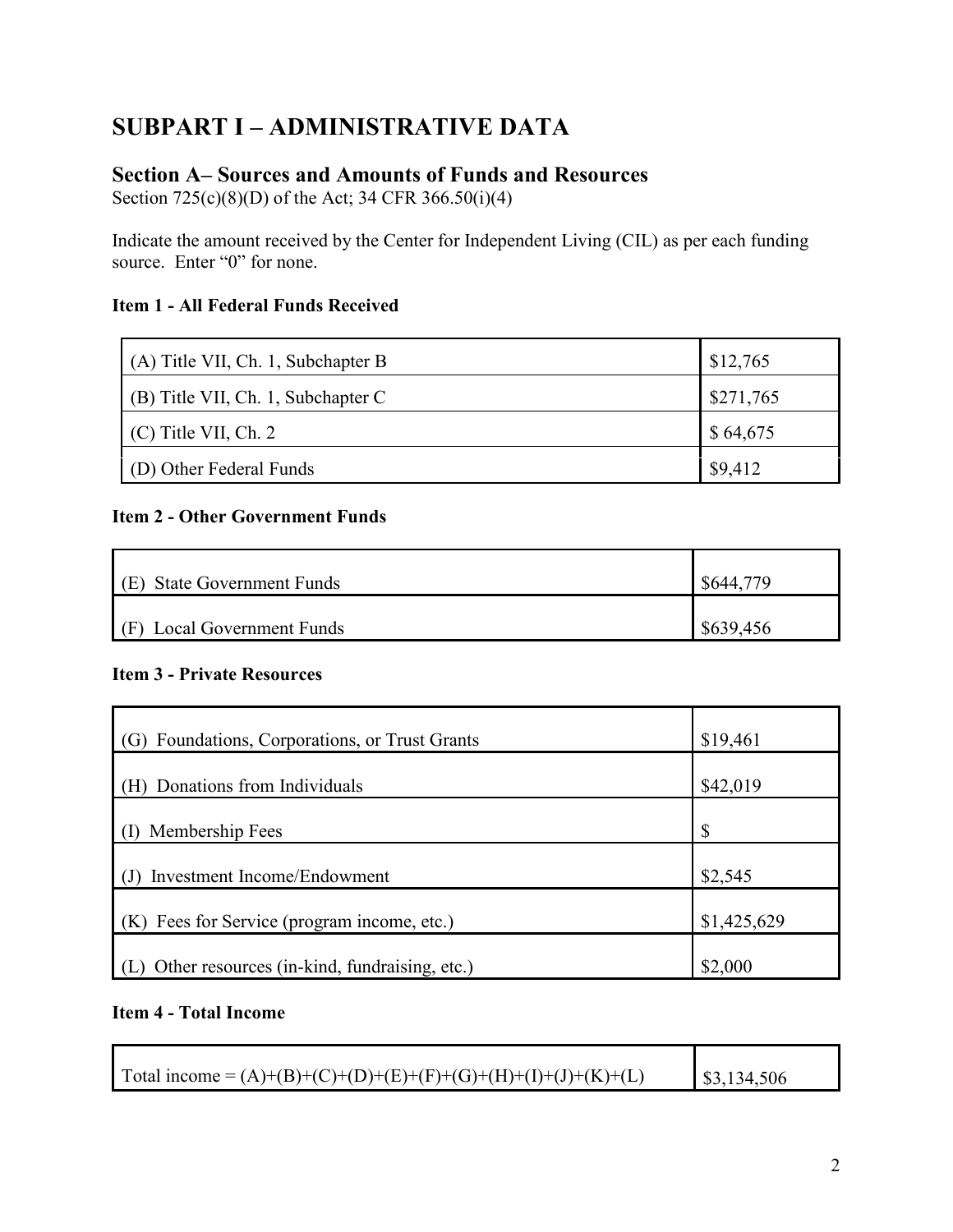# **Item 5 - Pass Through Funds**

| Amount of other government funds received as pass-through funds to  |  |
|---------------------------------------------------------------------|--|
| consumers (include funds, received on behalf of consumers, that are |  |
| subsequently passed on to consumers, e.g., personal assistance      |  |
| services, representative payee funds, or Medicaid funds)            |  |

# **Item 6 - Net Operating Resources**

| Total Income (Section 4) <minus> amount paid out to Consumers</minus> |             |
|-----------------------------------------------------------------------|-------------|
| $\Gamma$ (Section 5) = Net Operating Resources                        | \$3,134,506 |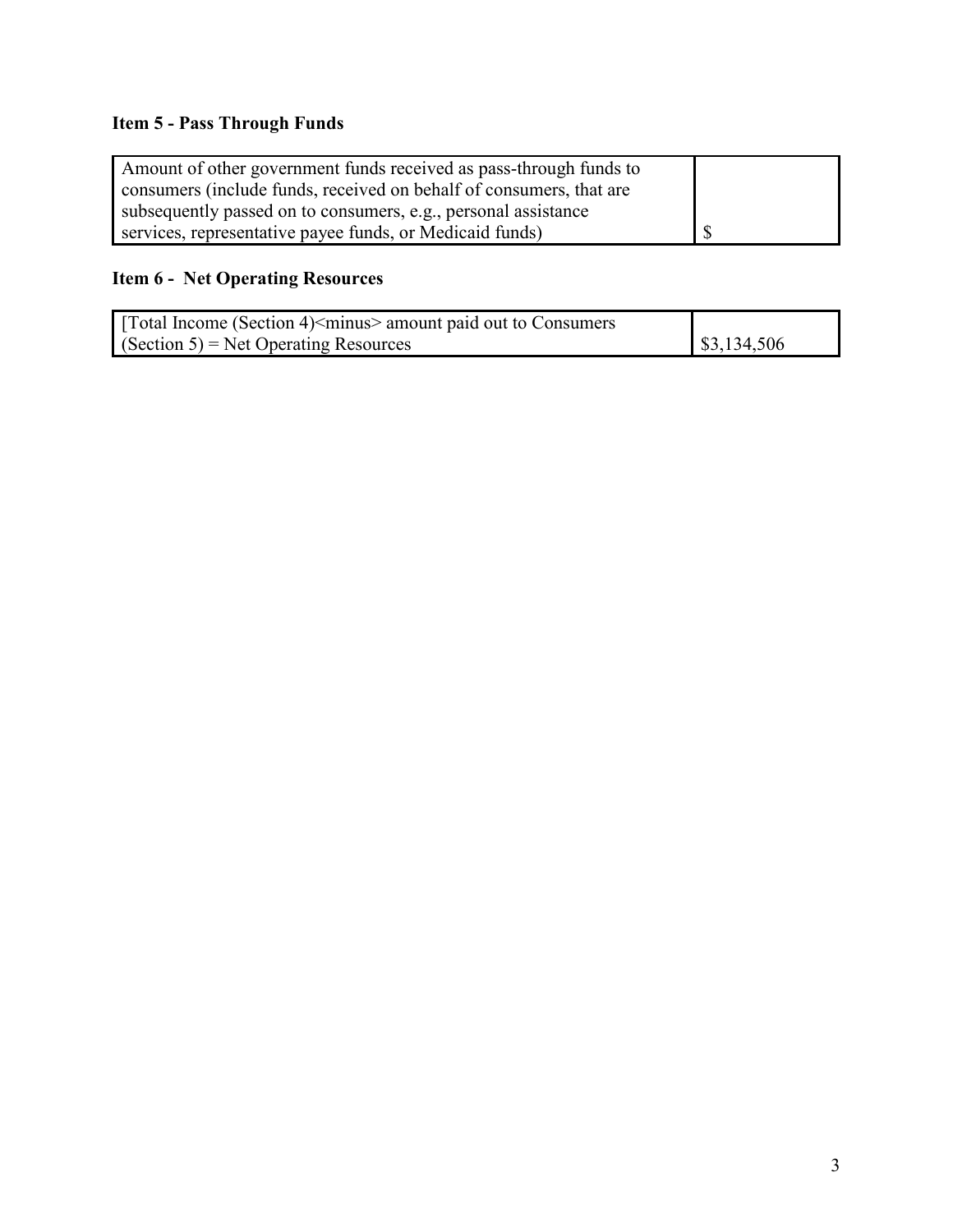# **SUBPART II – NUMBER AND TYPES OF INDIVIDUALS WITH SIGNIFICANT DISABILITIES RECEIVING SERVICES**

Section 725(c)(8)(B) of the Act; 34 CFR 366.50(i)(2)

# **Section A – Number of Consumers Served During the Reporting Year**

Include Consumer Service Records (CSRs) for all consumers served during the year.

|                                                                                    | # of $CSRs$ |
|------------------------------------------------------------------------------------|-------------|
| (1) Enter the number of active CSRs carried over from September 30 of              |             |
| the preceding reporting year                                                       | 336         |
| (2) Enter the number of CSRs started since October 1 of the reporting              |             |
| year                                                                               | 152         |
| $(3)$ Add lines $(1)$ and $(2)$ to get the <i>total number of consumers served</i> | 488         |

### **Section B – Number of CSRs Closed by September 30 of the Reporting Year**

Include the number of consumer records closed out of the active CSR files during the reporting year because the individual has:

|                                                                     | # of $CSRs$ |
|---------------------------------------------------------------------|-------------|
| $(1)$ Moved                                                         |             |
| (2) Withdrawn                                                       | 48          |
| $(3)$ Died                                                          | 11          |
| (4) Completed all goals set                                         | 58          |
| $(5)$ Other                                                         | 29          |
| (6) Add lines $(1)+(2)+(3)+(4)+(5)$ to get <i>total CSRs closed</i> | 153         |

### **Section C – Number of CSRs Active on September 30 of the Reporting Year**

Indicate the number of CSRs active on September  $30<sup>th</sup>$  of the reporting year.

|                                                             | # of $CSRs$ |
|-------------------------------------------------------------|-------------|
| Section A(3) $\leq$ minus $\geq$ Section (B)(6) = Section C |             |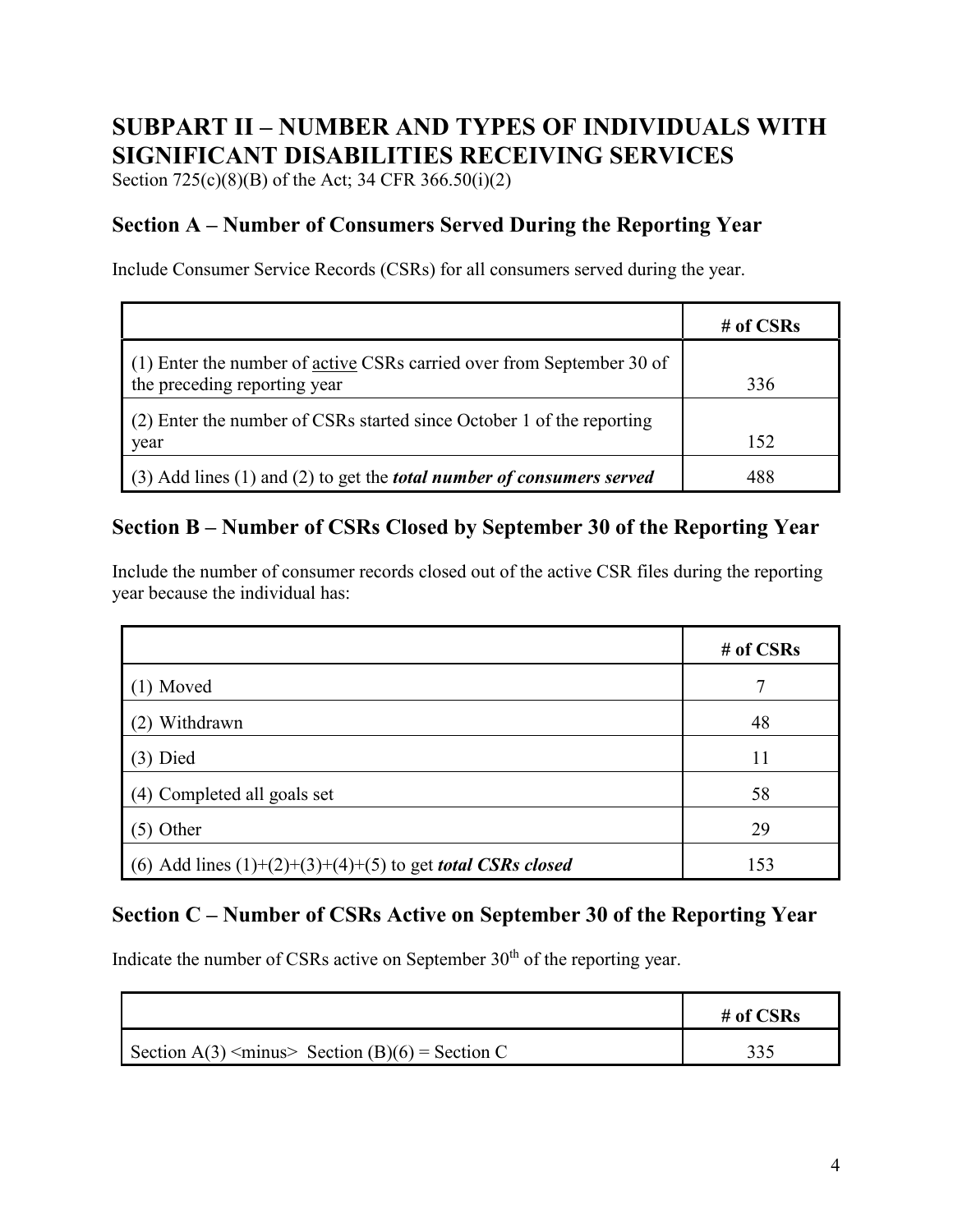# **Section D – IL Plans and Waivers**

Indicate the number of consumers in each category below.

|                                                                                     | # of Consumers |
|-------------------------------------------------------------------------------------|----------------|
| (1) Number of consumers who signed a waiver                                         | 333            |
| (2) Number of consumers with whom an Independent Living Plan (ILP)<br>was developed | 155            |
| (3) <b>Total number of consumers</b> served during the reporting year               | 488            |

# **Section E – Age**

Indicate the number of consumers in each category below.

|                        | # of Consumers |
|------------------------|----------------|
| (1) Under 5 years old  | 3              |
| (2) Ages $5 - 19$      | 12             |
| $(3)$ Ages $20 - 24$   | 19             |
| (4) Ages $25 - 59$     | 202            |
| $(5)$ Age 60 and Older | 251            |
| (6) Age unavailable    |                |

## **Section F – Sex**

Indicate the number of consumers in each category below.

|                              | # of Consumers |
|------------------------------|----------------|
| (1) Number of Females served |                |
| (2) Number of Males served   | 214            |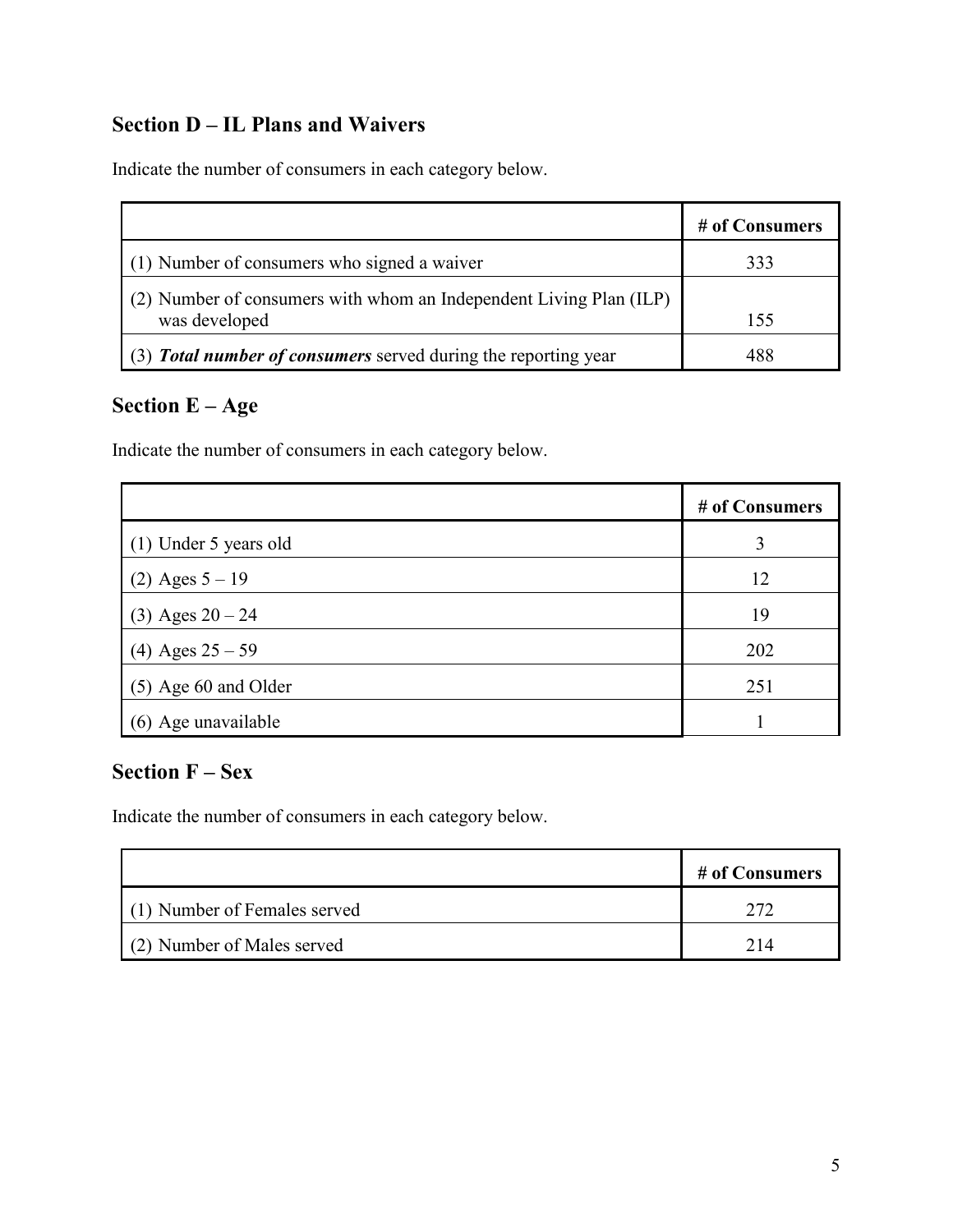# **Section G – Race and Ethnicity**

Indicate the number of consumers served in each category below. *Each consumer may be counted under ONLY ONE of the following categories in the Program Performance Report, even if the consumer reported more than one race and/or Hispanic/Latino ethnicity).*

|                                                         | # of Consumers |
|---------------------------------------------------------|----------------|
| (1) American Indian or Alaska Native                    | $\overline{7}$ |
| $(2)$ Asian                                             | 13             |
| (3) Black or African American                           | 12             |
| (4) Native Hawaiian or Other Pacific Islander           | $\overline{2}$ |
| $(5)$ White                                             | 364            |
| (6) Hispanic/Latino of any race or Hispanic/Latino only | 69             |
| (7) Two or more races                                   |                |
| (8) Race and ethnicity unknown                          | 21             |

#### **Please refer to the Instructions before completing.**

### **Section H – Disability**

Indicate the number of consumers in each category below.

|                           | # of Consumers |
|---------------------------|----------------|
| (1) Cognitive             | 42             |
| (2) Mental/Emotional      | 30             |
| (3) Physical              | 77             |
| (4) Hearing               | 3              |
| $(5)$ Vision              | 76             |
| (6) Multiple Disabilities | 260            |
| Other                     |                |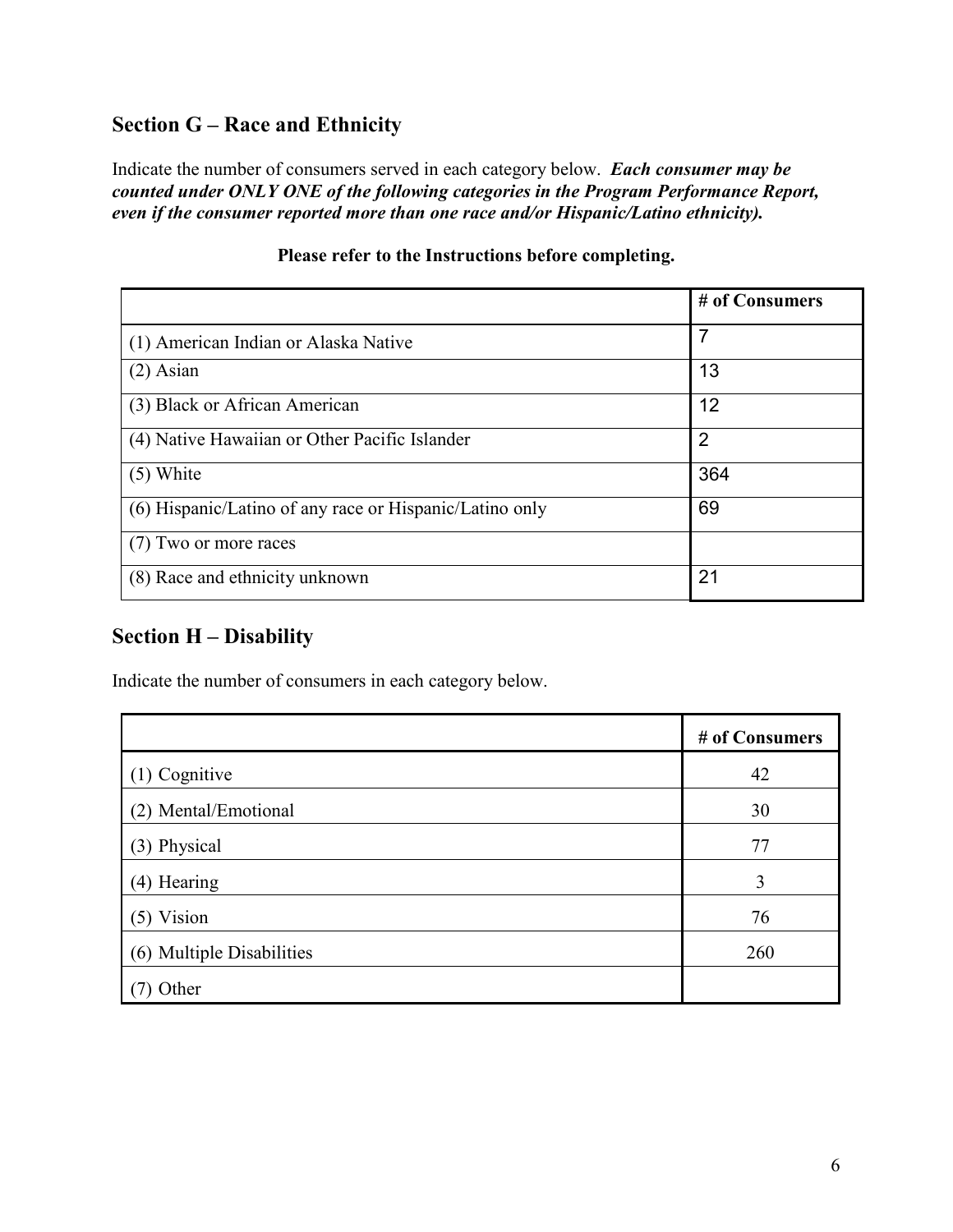# **Section I – Individuals Served by County During the Reporting Year**

Section 704(m)(4)(D) of the Act

List each county within the CIL's service area, as indicated in the CIL's application for Subchapter C funds and the approved State Plan for Independent Living (SPIL). Add additional rows as necessary. For each county, indicate how many individuals residing in that county were served by the CIL during the reporting year.

| <b>County Name</b> | <b>Number of County</b><br><b>Residents Served</b> |
|--------------------|----------------------------------------------------|
| Adams              | 88                                                 |
| Arapahoe           | $\overline{11}$                                    |
| Boulder            | 232                                                |
| Broomfield         | 23                                                 |
| Clear Creek        | $\mathbf{1}$                                       |
| Crowley            | $\overline{2}$                                     |
| Denver             | 26                                                 |
| Douglas            | $\mathbf{1}$                                       |
| El Paso            | $\mathbf{1}$                                       |
| Gilpin             | $\overline{2}$                                     |
| Grand              | $\mathbf{1}$                                       |
| Jefferson          | 40                                                 |
| Larimer            | 24                                                 |
| Weld               | 36                                                 |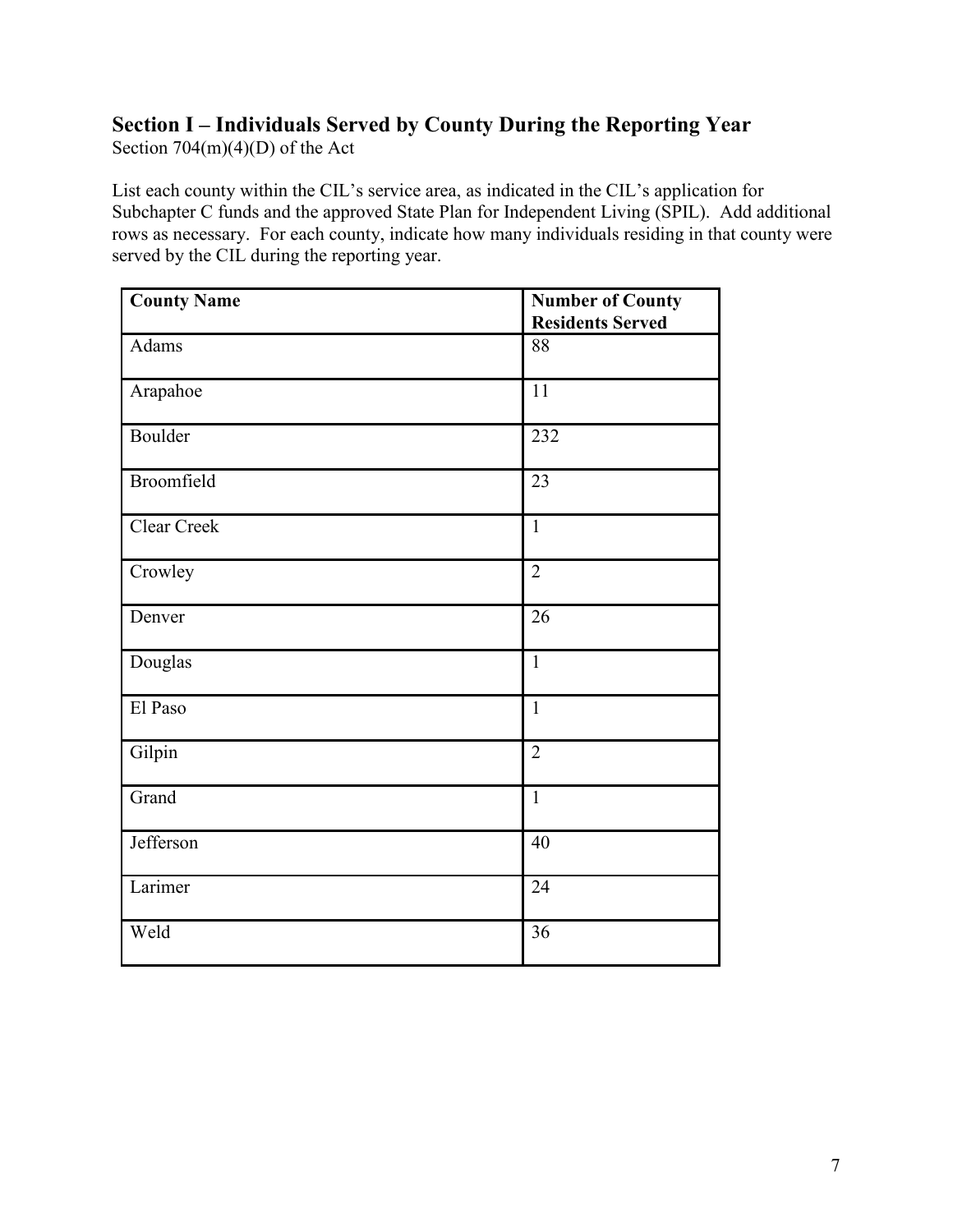# **SUBPART III – INDIVIDUAL SERVICES AND ACHIEVEMENTS**

Sections 13 and 725(c)(8)(C) of the Act; 34 CFR 366.50(i)(3); Government Performance Results Act (GPRA) Performance Measures

#### **Please refer to the Instructions before completing.**

### **Section A – Individual Services**

For the reporting year, indicate in the table below how many consumers requested and received each of the following IL services.

| <b>Services</b>                                       | <b>Consumers</b><br><b>Requesting</b><br><b>Services</b> | Consumers<br><b>Receiving</b><br><b>Services</b> |
|-------------------------------------------------------|----------------------------------------------------------|--------------------------------------------------|
| (A) Advocacy/Legal Services                           | 88                                                       | 88                                               |
| (B) Assistive Technology                              | 35                                                       | 35                                               |
| (C) Children's Services                               |                                                          |                                                  |
| (D) Communication Services                            |                                                          |                                                  |
| (E) Counseling and Related Services                   |                                                          |                                                  |
| (F) Family Services                                   |                                                          |                                                  |
| (G) Housing, Home Modifications, and Shelter Services |                                                          |                                                  |
| (H) IL Skills Training and Life Skills Training       | 237                                                      | 237                                              |
| (I) Information and Referral Services                 | 366                                                      | 366                                              |
| (J) Mental Restoration Services                       |                                                          |                                                  |
| (K) Mobility Training                                 | 14                                                       | 14                                               |
| (L) Peer Counseling Services                          | 140                                                      | 140                                              |
| (M) Personal Assistance Services                      | 47                                                       | 47                                               |
| (N) Physical Restoration Services                     |                                                          |                                                  |
| (O) Preventive Services                               |                                                          |                                                  |
| (P) Prostheses, Orthotics, and Other Appliances       |                                                          |                                                  |
| (Q) Recreational Services                             |                                                          |                                                  |
| (R) Rehabilitation Technology Services                |                                                          |                                                  |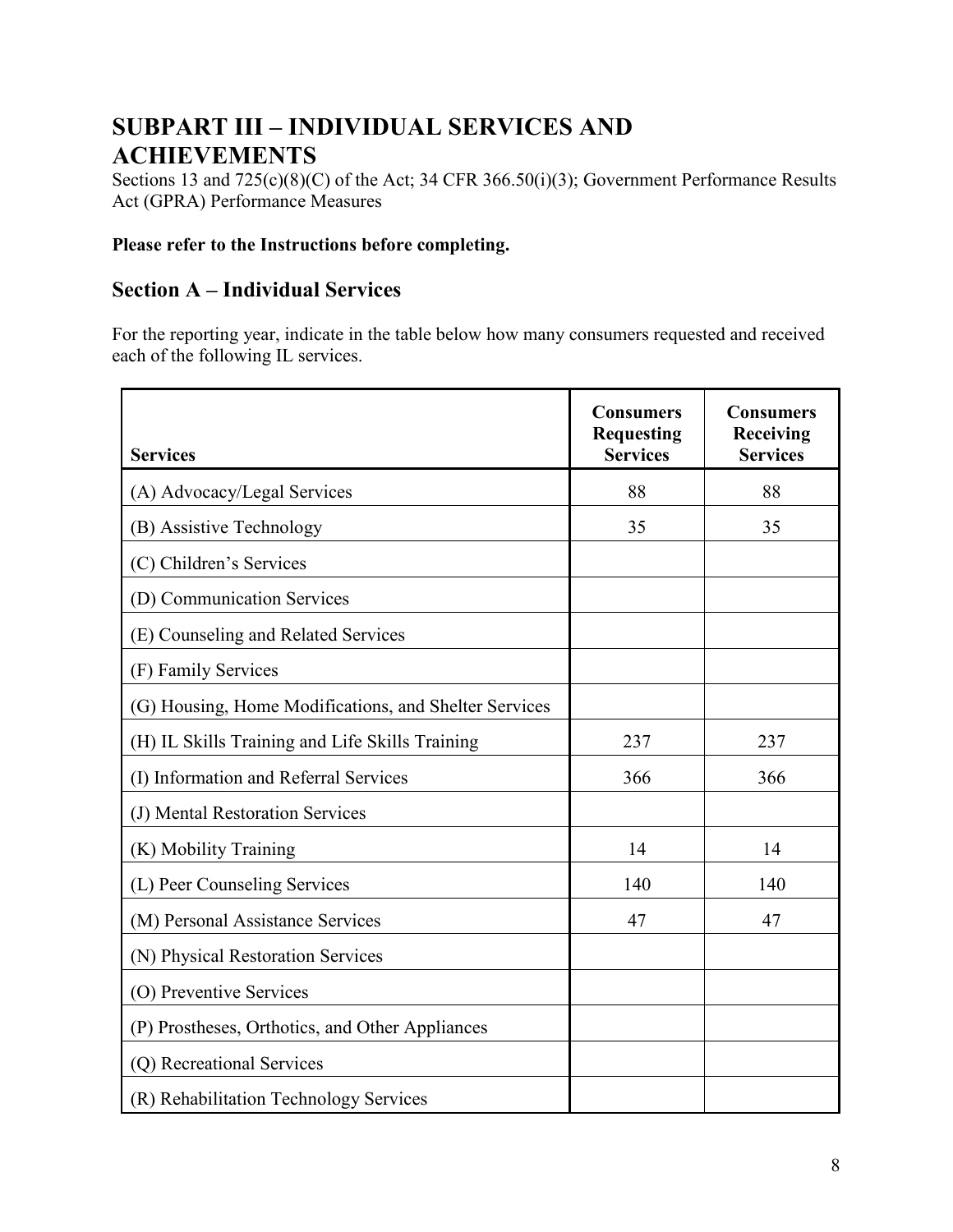| <b>Services</b>               | <b>Consumers</b><br><b>Requesting</b><br><b>Services</b> | <b>Consumers</b><br>Receiving<br><b>Services</b> |
|-------------------------------|----------------------------------------------------------|--------------------------------------------------|
| (S) Therapeutic Treatment     |                                                          |                                                  |
| (T) Transportation Services   |                                                          |                                                  |
| (U) Youth/Transition Services | 36                                                       | 36                                               |
| (V) Vocational Services       | 73                                                       | 73                                               |
| W) Other Services             |                                                          |                                                  |

# **Section B – Increased Independence and Community Integration**

#### **Item 1 – Goals Related to Increased Independence in a Significant Life Area**

Indicate the number of consumers who set goals related to the following significant life areas, the number whose goals are still in progress, and the number who achieved their goals as a result of the provision of IL services.

| <b>Significant Life Area</b>                                                      | <b>Goals Set</b> | Goals<br><b>Achieved</b> | In<br><b>Progress</b> |
|-----------------------------------------------------------------------------------|------------------|--------------------------|-----------------------|
| (A) Self-Advocacy/Self-Empowerment                                                | 71               | 25                       | 46                    |
| (B) Communication                                                                 | 9                | 5                        | 4                     |
| (C) Mobility/Transportation                                                       | 41               | 14                       | 27                    |
| (D) Community-Based Living                                                        | 122              | 36                       | 86                    |
| (E) Educational                                                                   | 15               | 2                        | 13                    |
| (F) Vocational                                                                    | 93               | 39                       | 54                    |
| $(G)$ Self-care                                                                   | 39               | 8                        | 31                    |
| (H) Information Access/Technology                                                 | 90               | 23                       | 67                    |
| Personal Resource Management<br>$\rm(D)$                                          | 26               | 7                        | 19                    |
| Relocation from a Nursing Home or<br>(J)<br>Institution to Community-Based Living | 9                | $\overline{2}$           | 7                     |
| (K) Community/Social Participation                                                | 140              | 15                       | 125                   |
| Other                                                                             |                  |                          |                       |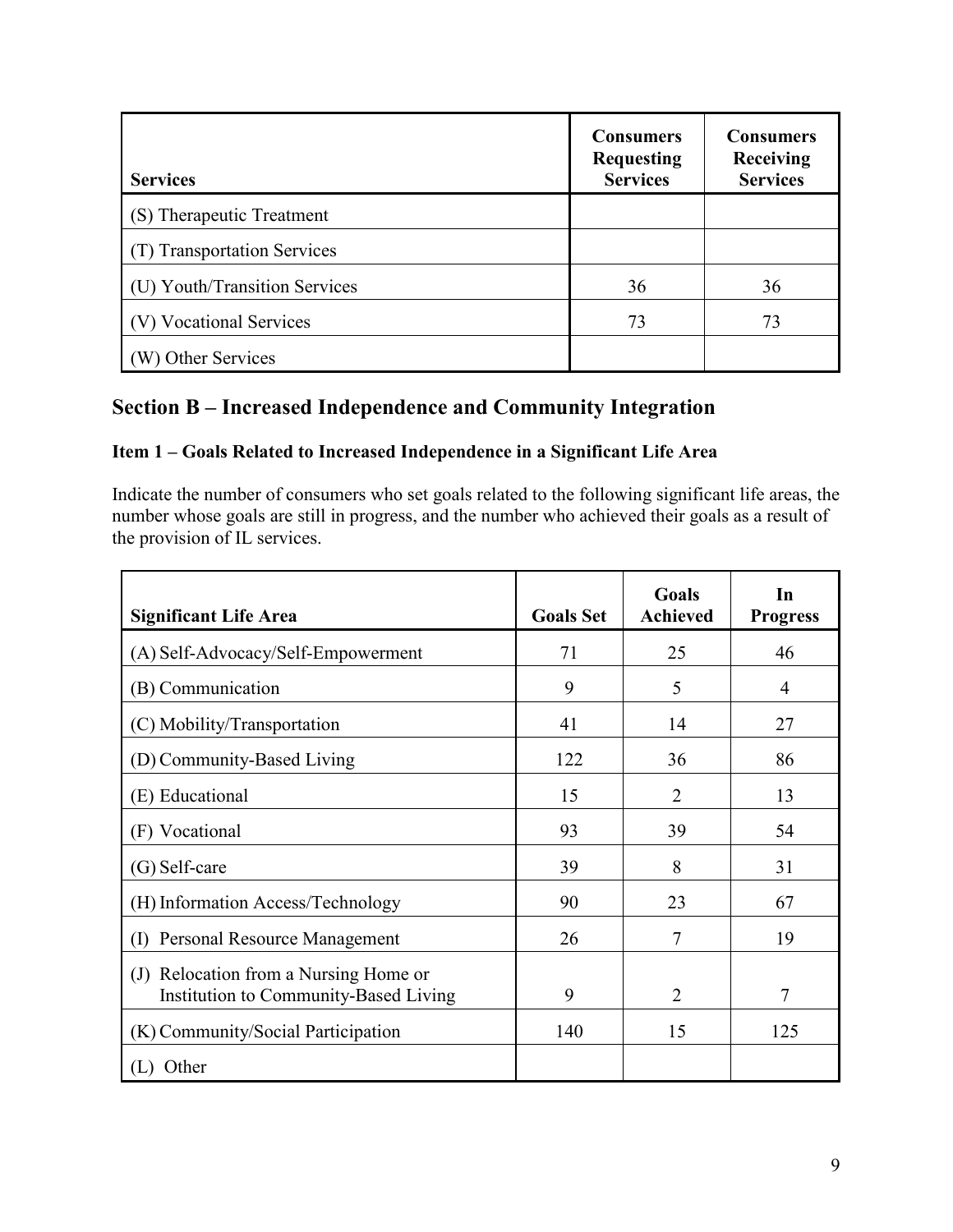#### **Item 2 – Improved Access to Transportation, Health Care Services, and Assistive Technology**

#### **(A) Table**

In column one, indicate the number of consumers who required access to previously unavailable transportation, health care services, or assistive technology during the reporting year. Of the consumers listed in column one, indicate in column two, the number of consumers who, as a result of the provision of IL services (including the four core services), achieved access to previously unavailable transportation, health care services, or assistive technology during the reporting year. In column three, list the number of consumers whose access to transportation, health care services or assistive technology is still in progress at the end of the reporting year.

| <b>Areas</b>             | # of Consumers<br><b>Requiring Access</b> | # of Consumers<br><b>Achieving Access</b> | # of Consumers<br><b>Whose Access is</b><br>in Progress |
|--------------------------|-------------------------------------------|-------------------------------------------|---------------------------------------------------------|
| (A) Transportation       | 27                                        | 19                                        | 8                                                       |
| (B) Health Care Services | 549                                       | 464                                       | 85                                                      |
| (C) Assistive Technology | 283                                       | 237                                       | 46                                                      |

Note: For most IL services, a consumer's access to previously unavailable transportation, health care and assistive technology is documented through his or her CSR. In some instances, consumers may achieve an outcome solely through information and referral (I&R) services. To document these instances as successful outcomes, providers are not required to create CSRs for these consumers but must be able to report that follow-up contacts with these consumers showed access to previously unavailable transportation, health care and assistive technology.

#### **(B) I&R Information**

To inform ILA how many service providers engage in I&R follow-up contacts regarding access to transportation, health care services or assistive technology, please indicate the following:

The service provider did  $X$  / did not engage in follow-up contacts with I&R recipients to document access gained to previously unavailable transportation, health care or assistive technology.

### **Section C – Additional Information Concerning Individual Services or Achievements**

Please provide any additional description or explanation concerning individual services or achievements reported in subpart III, including outstanding success stories and/or major obstacles encountered.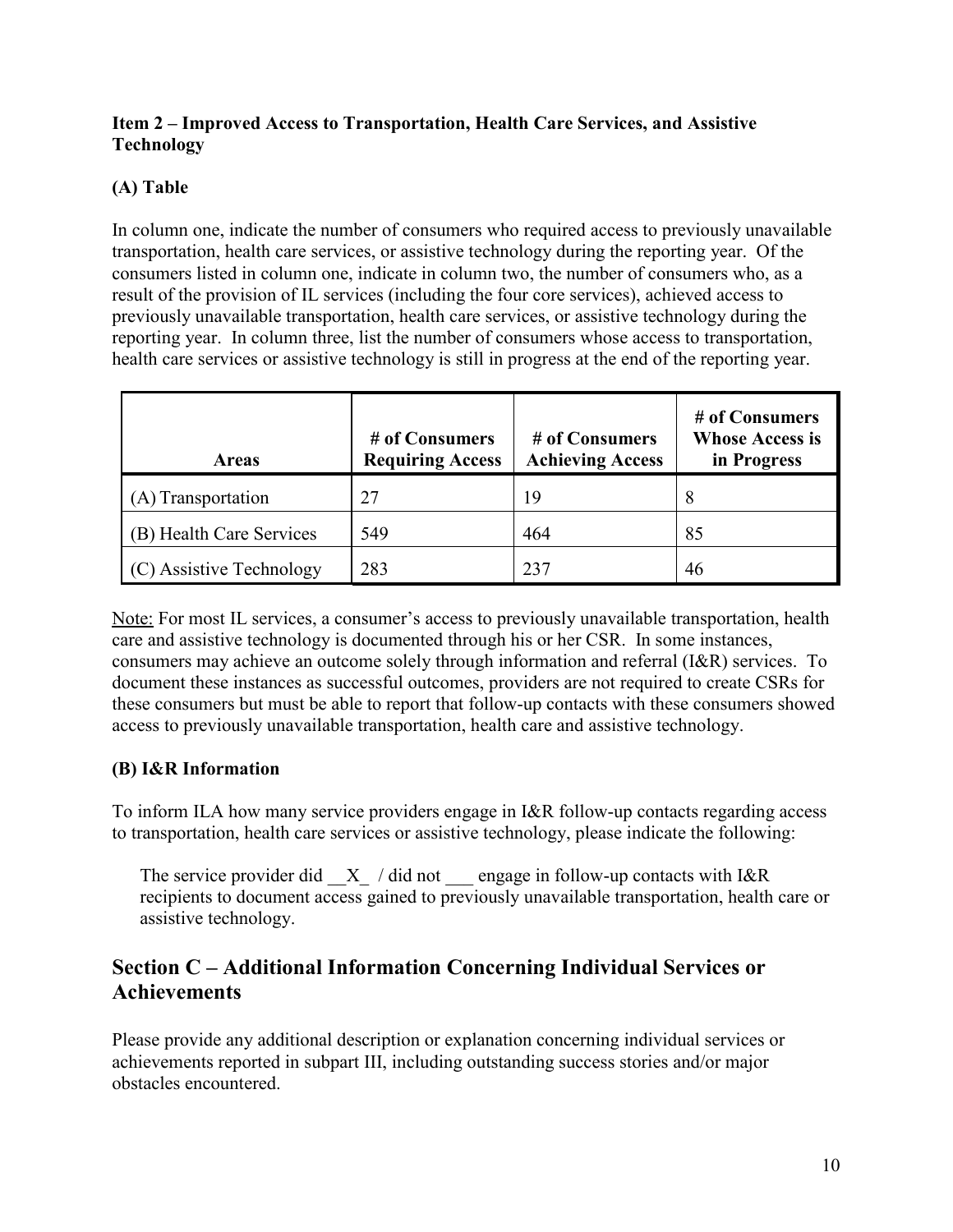*General Program achievements can be found under the work plan section. Below is a success story form one of our consumers from a rural town:* 

*The consumer had no cell phone or landline and therefore reached us via phone from a local town store. He needed assistance in applying for Social Security Disability Insurance (SSDI). He had no income due to physical injuries that happened in his previous workplace. He worked in carpentry and had substantial back pain. One of the Independent Living Advisors got his email and sent him the SSDI checklist, a video tutorial on how to make a 'my social security account,' as well as a starter guide/kit for applying. The Independent Living Advisor stayed in touch with him and offered ongoing application assistance and guidance during the process. The consumer qualified for SSDI and is now able to support himself financially.*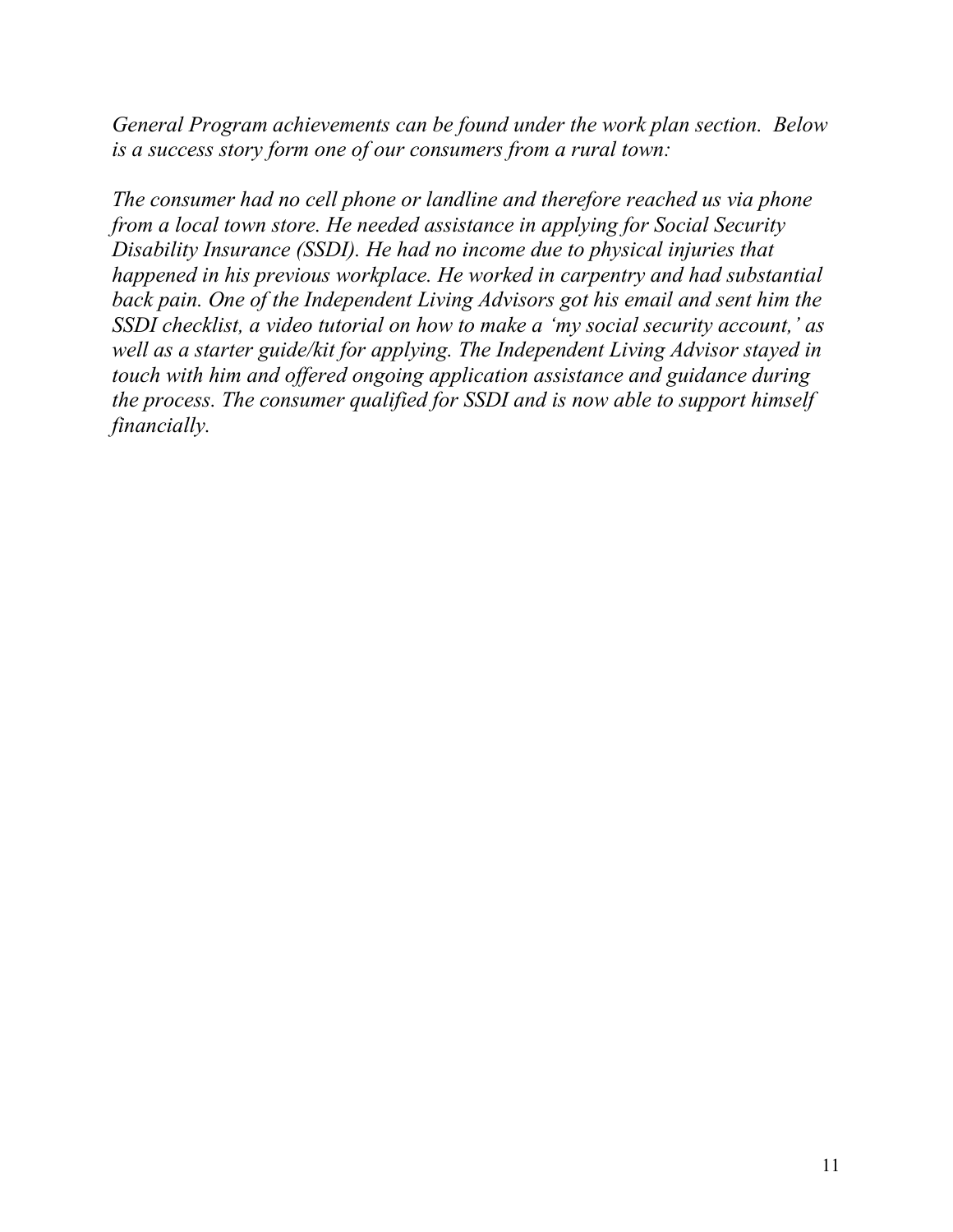# **SUBPART IV – Extent of CIL Compliance with the Six Evaluation Standards**

Section 725(b) and section 725(c)(8)(A) of the Act; 34 CFR 366.63

### **Section A – Compliance Indicator 1: Philosophy**

#### **Item 1 - Consumer Control**

34 CFR 366.63(a)(1); 34 CFR 366.50(i)(5) and (6)

#### **(A) Board Member Composition**

Enter requested governing board information in the table below:

| <b>Total Number</b><br>of Board<br><b>Members</b> | <b>Number of Board</b><br><b>Members with</b><br>Significant<br><b>Disabilities</b> |
|---------------------------------------------------|-------------------------------------------------------------------------------------|
|                                                   |                                                                                     |

#### **(B) Staff Composition**

Enter requested staff information in the table below:

|                                        | <b>Total</b><br><b>Number</b><br>0f<br><b>FTEs</b> | <b>FTEs</b><br><b>Filled by</b><br><b>Individuals</b><br>with<br><b>Disabilities</b> | <b>FTEs Filled</b><br>by Individuals<br>From<br><b>Minority</b><br><b>Populations</b> |
|----------------------------------------|----------------------------------------------------|--------------------------------------------------------------------------------------|---------------------------------------------------------------------------------------|
| <b>Decision-Making</b><br><b>Staff</b> | 5                                                  | 4                                                                                    |                                                                                       |
| <b>Other Staff</b>                     | 25.25                                              | 19.75                                                                                |                                                                                       |

# **Item 2 - Self-Help and Self-Advocacy**

34 CFR 366.63(a)(2)

Briefly describe how the CIL has promoted self-help and self-advocacy among individuals with significant disabilities during the reporting year.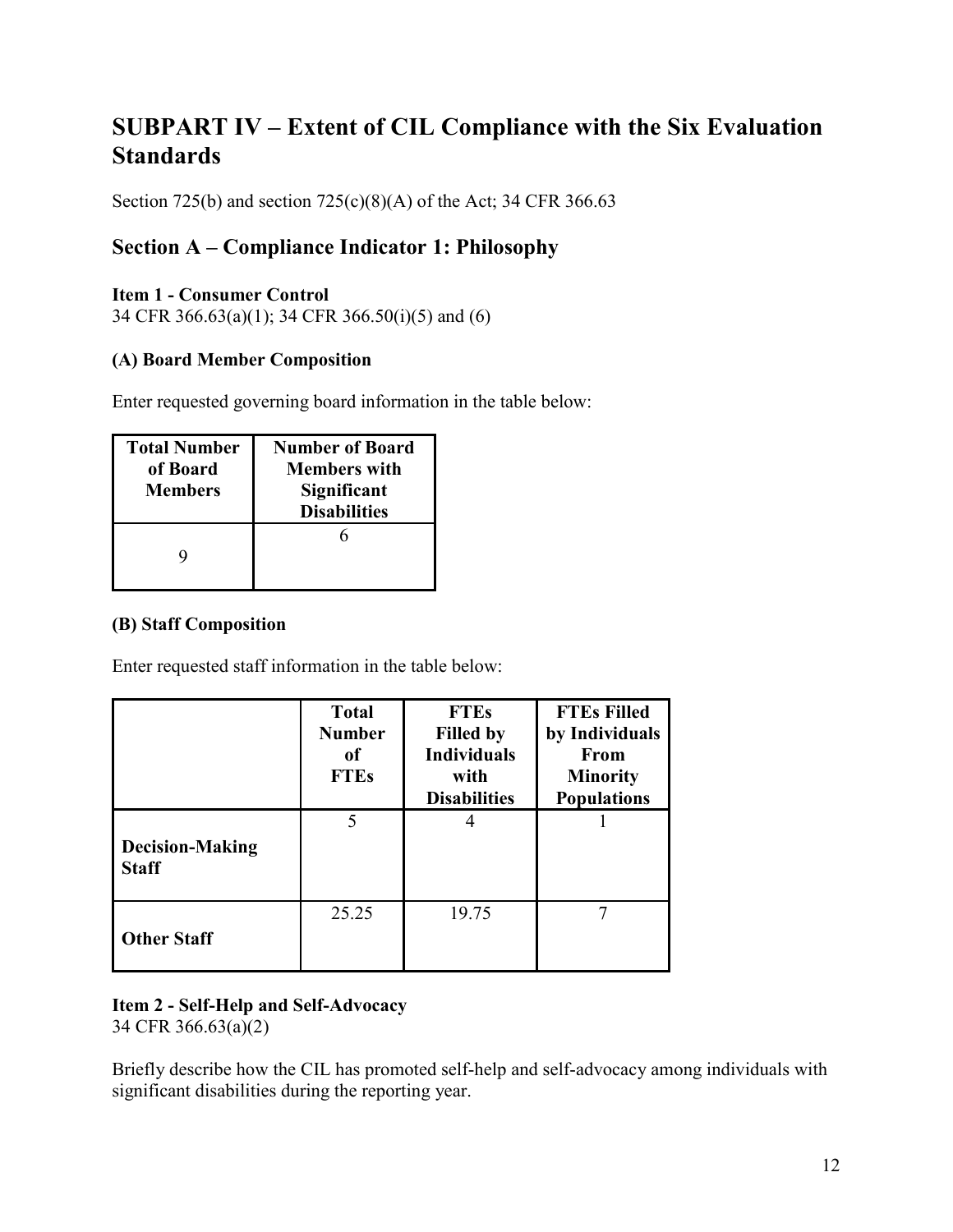*Independent Living Advisors (ILAs) and direct service providers utilize the IL philosophy as the foundation of their services in order to provide a framework in assisting consumers in developing independent living goals. Staff see their role as working with consumers to empower them to take the steps necessary to achieve their goals. This is very different from non-CIL service providers and staff constantly work with consumers and the community to help them better understand the difference between IL service delivery and case management. Additionally, staff have been trained in a Strength Based Service Delivery which mirrors the IL Philosophy and creates a common language for consumers and community partners.* 

# **Item 3 - Peer Relationships and Peer Role Models**

34 CFR 366.63(a)(3)

Briefly describe how, during the reporting year, the CIL has promoted the development of peer relationships and peer role models among individuals with significant disabilities.

*CPWD employs a majority of people with disabilities. This includes people with visible disabilities such as those with developmental disabilities, people with cerebral palsy, and people who are blind. CPWD also employs several individuals with "invisible" disabilities. Because CPWD employs a majority of people with disabilities, staff and consumers can develop informal peer mentoring relationships. Staff are able to be successful peer role models as they have gotten past many of the barriers that face people with disabilities—including employment, housing, transportation and healthcare. CPWD also has over 30 peer support groups that meet regularly throughout our service area.*

**Item 4 - Equal Access**  34 CFR 366.63(a)(4)

(A) Briefly describe how, during the reporting year, the CIL has ensured equal access of individuals with significant disabilities, including communication and physical access, to the center's services, programs, activities, resources, and facilities, whether publicly or privately funded. Equal access, for the purposes of this indicator, means that the same access is provided to any individual with a significant disability regardless of the individual's type of significant disability.

*CPWD offices have wide hallways, Braille Office Signs, automatic door openers and accessible bathrooms. During this reporting period we conducted a major renovation of our main building and were able to increase the accessibly and*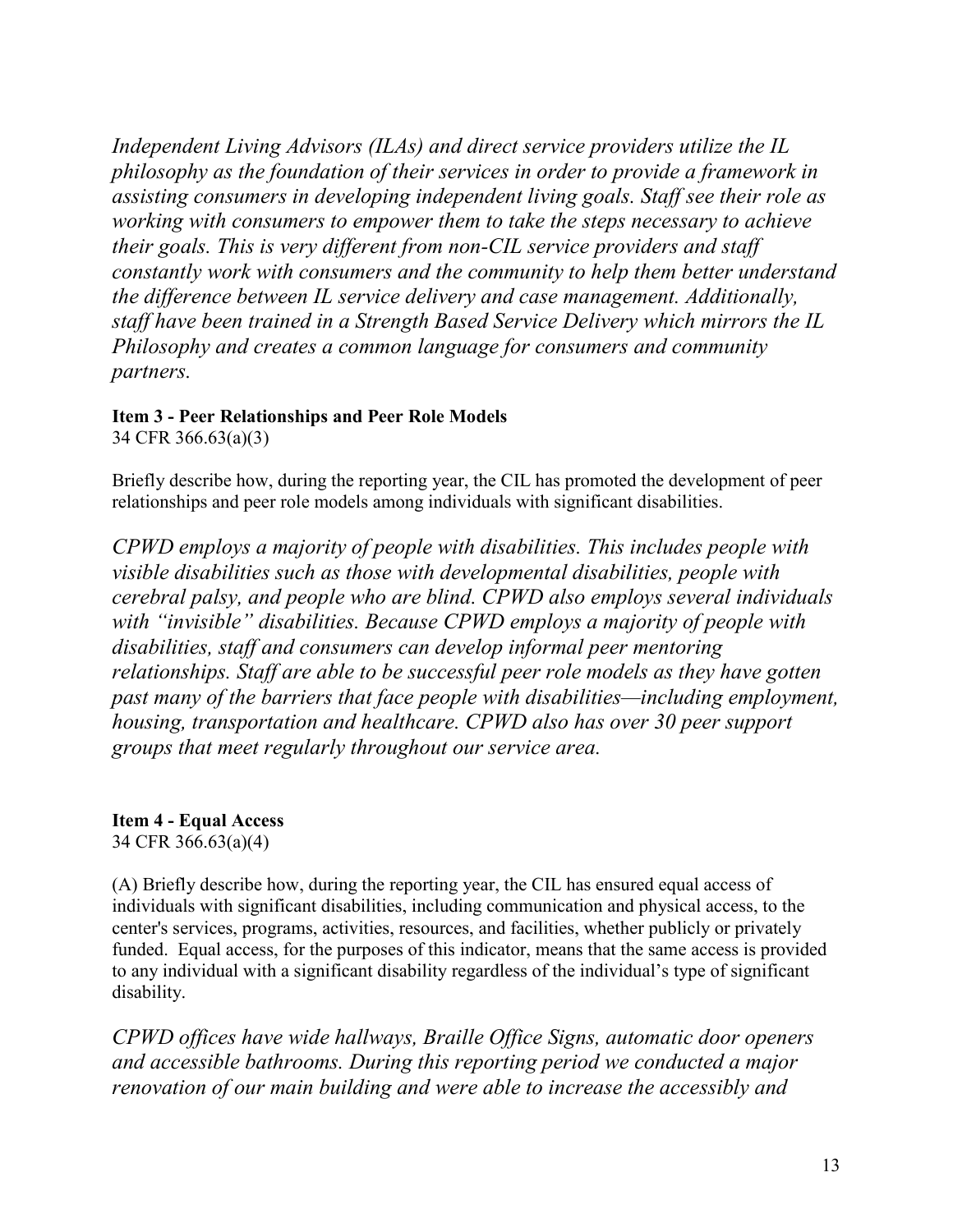*safety features of our building. Additionally, our offices are scent-free zones with posted signs in all reception areas. Staff that work with consumers outside of our offices, ensure that meetings and events are always held at accessible locations. Our outreach materials as well as our entire website are in English and Spanish to ensure equal access to monolingual Spanish speaking individuals with significant disabilities. In addition to having several staff members at CPWD who are fluent in Spanish or American Sign Language, we contract with interpreters to ensure the services is accessible in a manner that best works for the consumers. This past year we have been conducting a lot one-on-one services and peer support groups over Zoom and google meets for individuals unable to meet in one of our offices or who are at greater risk of COVID. Google meets has a built in captioning option, which we have found to increase accessibility of peer groups and one on one meetings.* 

(B) Briefly describe how, during the reporting year, the CIL has advocated for and conducted activities that promote the equal access to all services, programs, activities, resources, and facilities in society, whether public or private, and regardless of funding source, for individuals with significant disabilities. Equal access, for the purposes of this indicator, means that the same access provided to individuals without disabilities is provided in the center's service area to individuals with significant disabilities.

*CPWD programs and staff all work together to ensure the communities we serve have full, complete and equal access for people with disabilities. The Development and Communications Department, Personal Assistance Services and Core Services at CPWD coordinate activities along with our consumers to promote equal access. This can include systems advocacy at public hearings, participating on local committees for transportation and housing, presenting to the business community about Disability Etiquette and Service Animals and providing usability audits of local businesses to ensure physical and programmatic accessibility. Our staff is seen in the community as experts and work with many different entities each year to help address equal access in our community.*

#### **Item 5 – Alternative Formats**

34 CFR 366.63(a)(4)

Briefly describe how, during the reporting year, the CIL has ensured the availability in alternative formats of all of its written policies and materials and IL services, as appropriate.

*CPWD is committed to providing all written material in alternative formats which may include, large print, Braille, Bi-lingual, electronic versions and audio files of printed materials. All communications can be made available in alternative formats upon request including newsletters, brochures, and any other*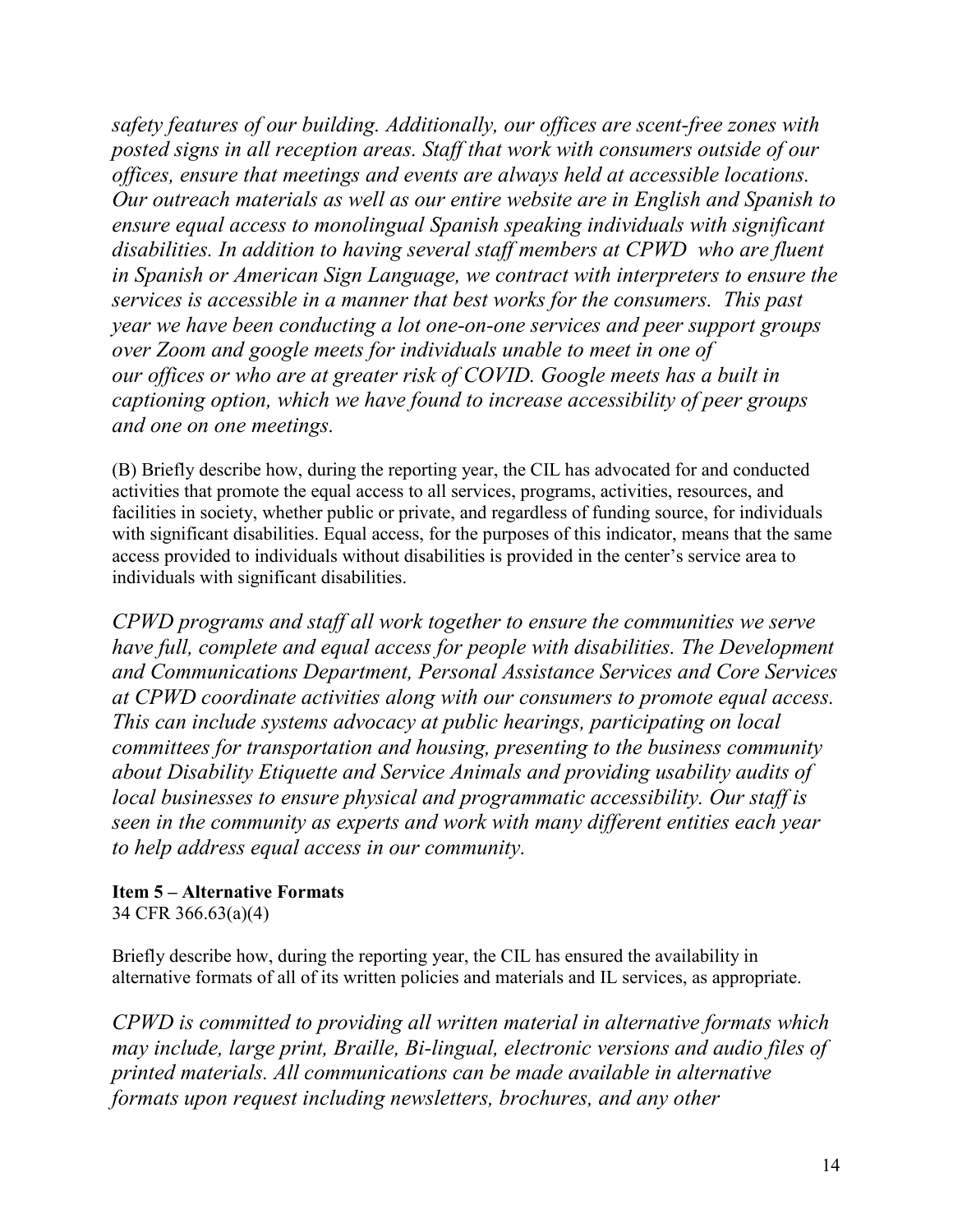*communications. Additionally, we have a video phone and two staff fluent in ASL for communication with Deaf consumers.* 

### **Section B – Compliance Indicator 2: Provision of Services on a Cross-Disability Basis**

Section 725(b)(2) of the Act; 34 CFR 366.63(b)

Briefly describe how, during the reporting year, the CIL has ensured that IL services are provided to eligible individuals with a diversity of significant disabilities and individuals who are members of populations that are unserved or underserved, without restrictions based on the particular type or types of significant disability and in a manner that is neither targeted nor limited to a particular type of significant disability.

*CPWD serves individuals with all types of disabilities through our core services and additional IL services. Additionally, all publications about services at CPWD highlight that we are a cross-disability organization to ensure all individuals with disabilities feel welcome and included. Staff regularly participate in a variety of outreach activities in order to reach people who are unserved or underserved. Specific outreach is targeted towards individuals living in the rural communities and the mono-lingual Spanish speaking community. Both of these demographics have been identified on a statewide basis as being underserved. To better reach the Spanish speaking community we have a bi-lingual direct service staff and bilingual program manager. To better reach the rural community we have a full time dedicated Rural Independent Living Advisor. Additionally, staff regularly attend external meetings to educate the community on CPWD's services and programs.*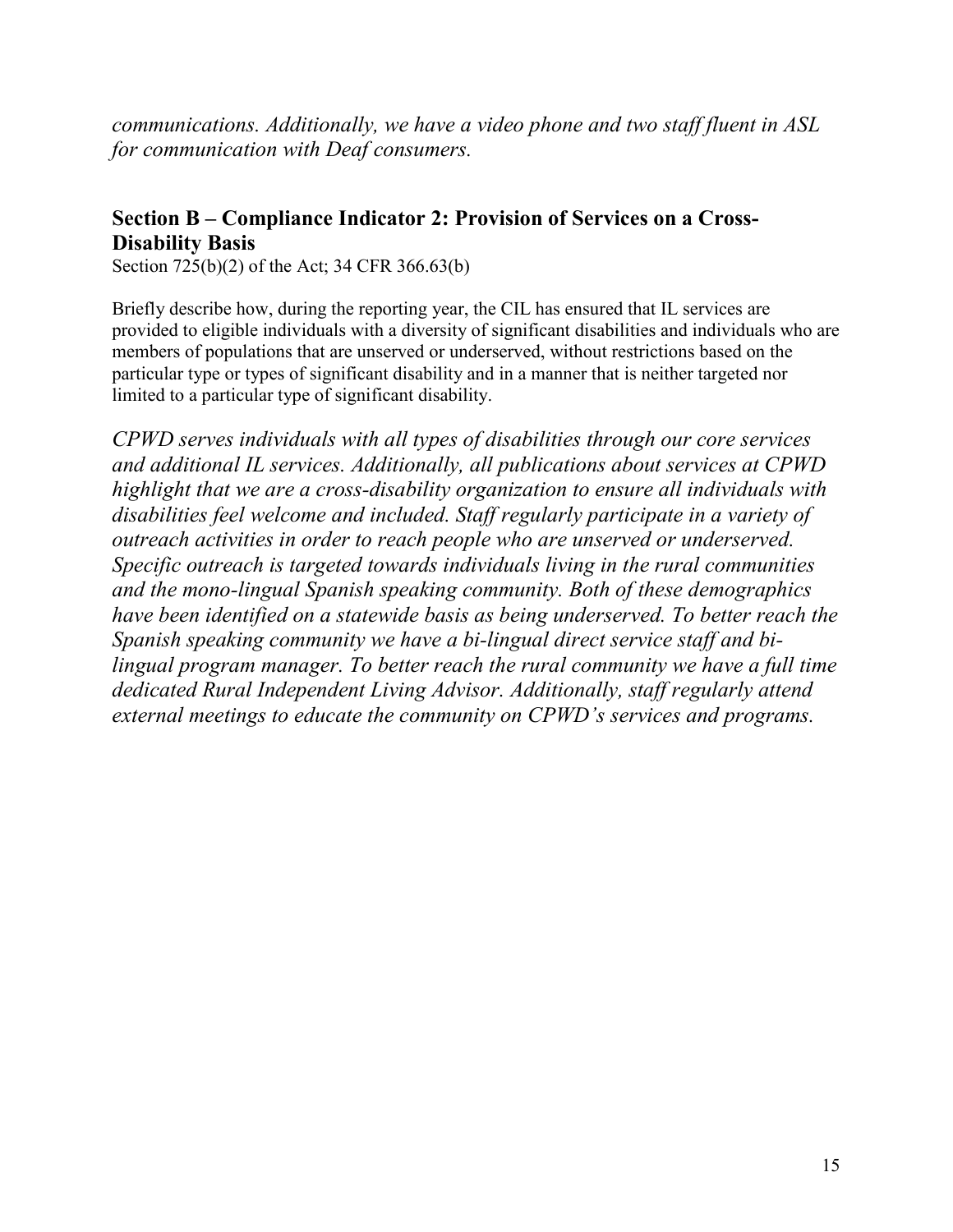### **Section C – Compliance Indicator 3: Independent Living Goals**

Section 725(b)(3) of the Act; 34 CFR 366.63 (c)

#### **Item 1 – Consumer Information**

Briefly describe how, during the reporting year, the CIL has ensured that consumers have the opportunity to develop and achieve their goals (either with or without an ILP) and that the consumer has the opportunity to express satisfaction with the center and such consumer satisfaction results are evaluated by the center.

*Individuals that come to CPWD for services are provided information about what it means to become a consumer, the goal development process and how they can partner with our staff to work towards greater independence. By providing them with this information, the individual can make an informed choice to become a consumer or to stay as an information and referral. CPWD's intake process includes going over consumer's rights and responsibilities, grievance procedure and the Independent Living Plan (ILP), which an individual can decide to create or waive.*

*During each following meeting or service, staff check-in with the consumers about their satisfaction with services and document progress towards independent living goals. This information is tracked in our electronic database, CilsFirst. Additionally, CPWD completes an annual satisfaction survey of all consumers as an anonymous way for individuals to share their experience with services. This helps us evaluate program quality and effectiveness.*

#### **Item 2 – Consumer Service Record Requirements**

Briefly describe how, during the reporting year, the CIL ensured that each consumer's CSR contains all of the required information.

*During the year, Consumer Service Records (CSRs) are regularly reviewed to determine if all required information has been maintained. Additionally, we have weekly database training to cover questions about the online system and the intake process. In May of 2020 the Designated State Unit conducted it's regularly scheduled CIL Certification audit at CPWD and we passed with zero deficiencies or findings.* 

### **Section D – Compliance Indicator 4: Community Options and Community Capacity**

Section 725(b)(4) and (6) of the Act; 34 CFR 366.63(d)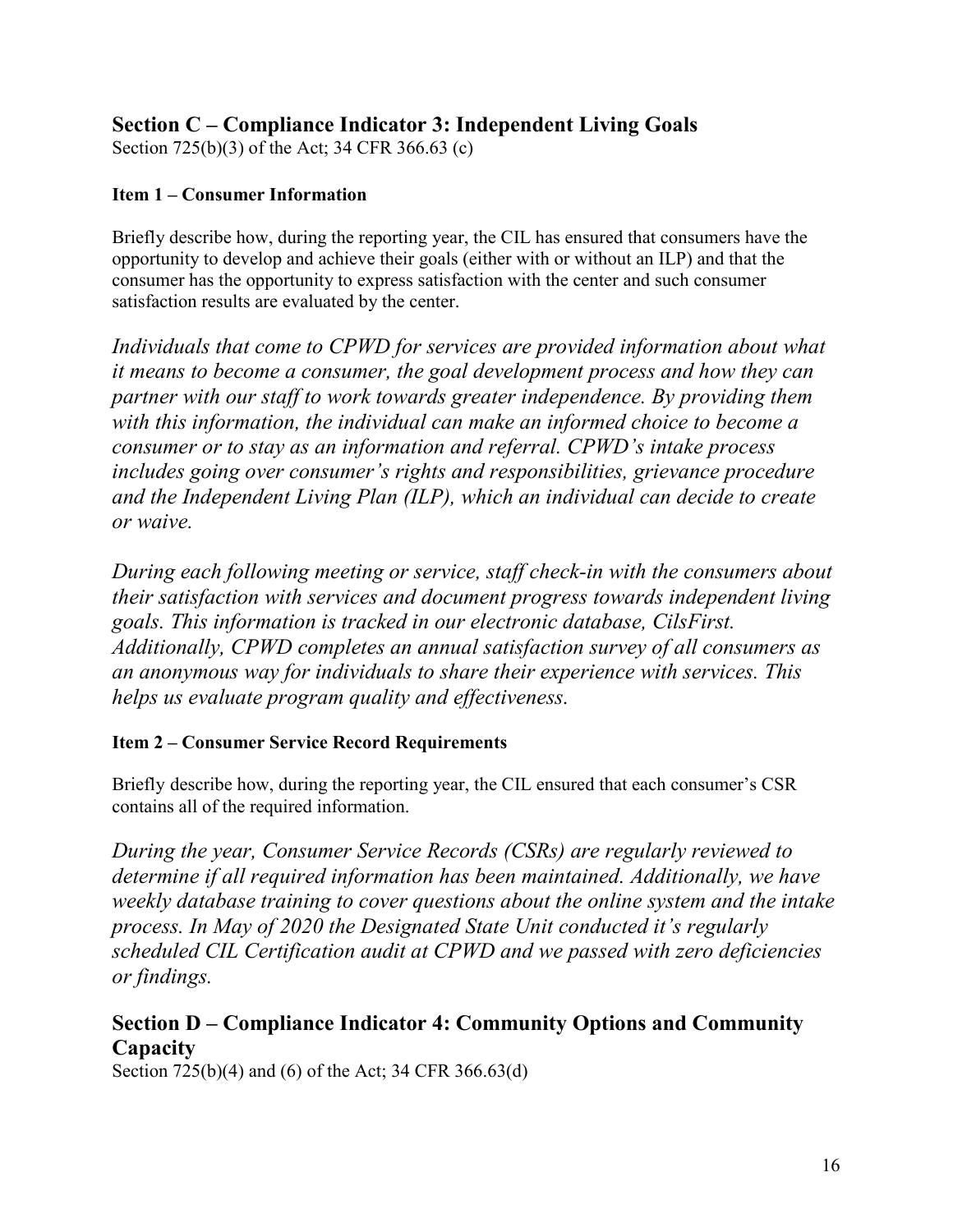#### **Please refer to the Instructions before completing.**

#### **Item 1 – Community Activities Table**

In the table below, summarize the community activities involving the CIL's staff and board members during the reporting year. For each activity, identify the primary disability issue(s) addressed as well as the type of activity conducted. Describe the primary objective(s) and outcome(s) for each activity. Add more rows as necessary.

| <b>Issue Area</b>            | <b>Activity</b>             | <b>Hours</b> | Objective(s)                                                                                                                        | <b>Outcomes(s)</b>                                                                                                     |
|------------------------------|-----------------------------|--------------|-------------------------------------------------------------------------------------------------------------------------------------|------------------------------------------------------------------------------------------------------------------------|
|                              | <b>Type</b>                 | <b>Spent</b> |                                                                                                                                     |                                                                                                                        |
| <b>Health Care</b><br>Access | Advocacy/<br>Education      | 506          | To increase access to<br>Health care and home<br>health options so people<br>with disabilities can<br>remain in their own<br>homes. | People with disabilities<br>will be able to live in<br>their communities of<br>choice                                  |
| Transportation               | Advocacy/<br>Collaboration  | 116          | To ensure that people<br>with any type of<br>disability are able to<br>navigate in and between<br>communities of choice.            | People with disabilities<br>will be able to travel to<br>their desired location<br>with appropriate<br>transportation. |
| Housing                      | Advocacy/<br>Collaboration  | 273          | To ensure that<br>communities have the<br>appropriate amount of<br>affordable and<br>accessible housing<br>options.                 | People with disabilities<br>are living in integrated<br>housing.                                                       |
| Resource<br>Development      | Outreach/<br>Education      | 1110         | To build partnerships<br>and expand knowledge<br>of working with<br>individuals with<br>disabilities                                | Individuals will have<br>access to more services<br>that meet their needs.                                             |
| Assistive<br>Technology      | Collaboration/<br>Education | 739          | Provide demonstration<br>and technical assistance<br>on how to use different<br>assistive technology<br>devices.                    | People with disabilities<br>have increased access to<br>assistive technology.                                          |
|                              |                             |              |                                                                                                                                     |                                                                                                                        |

#### **Item 2 – Description of Community Activities**

For the community activities mentioned above, provide additional details such as the role of the CIL staff board members and/or consumers, names of any partner organizations and further descriptions of the specific activities, services and benefits.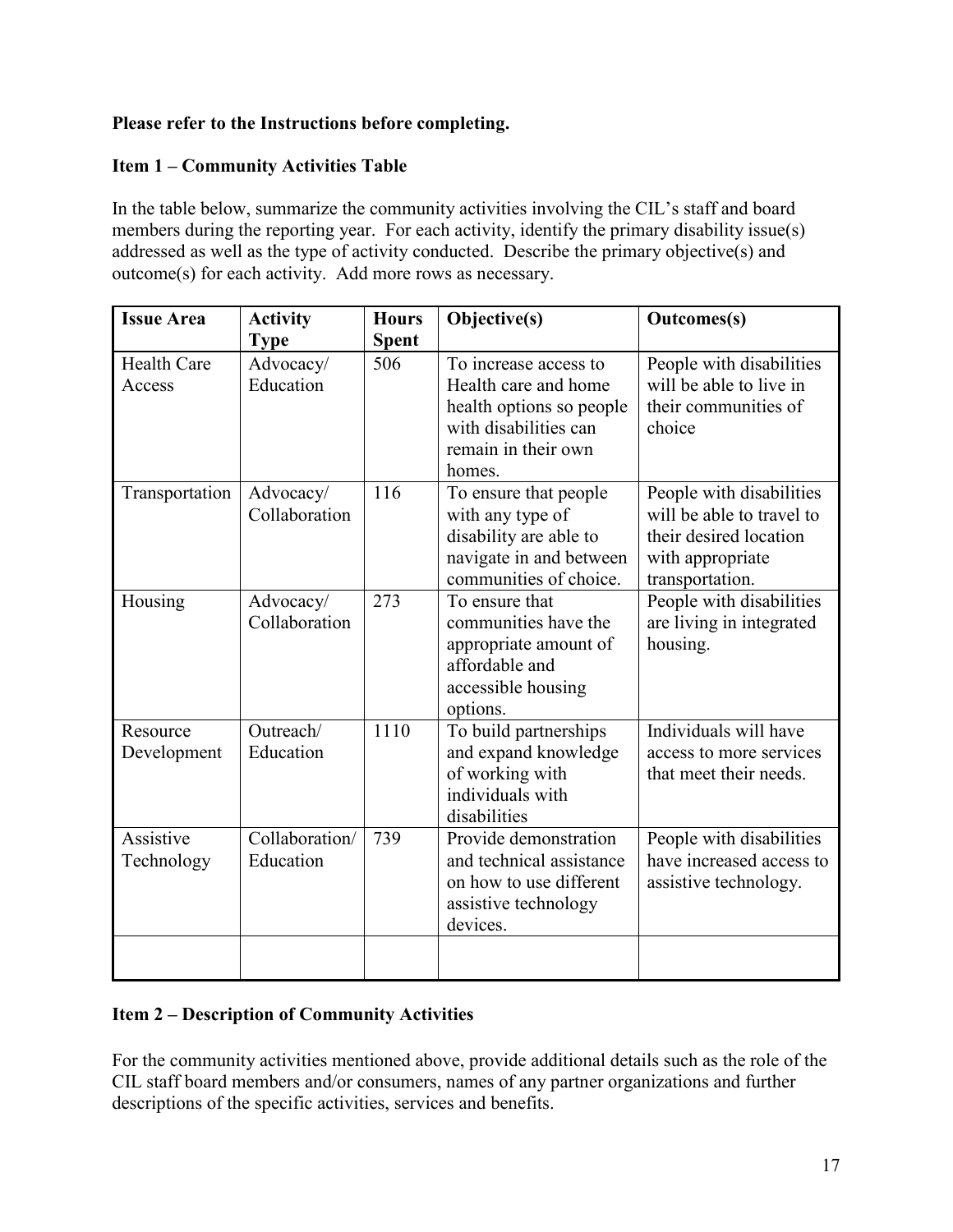*For many CPWD staff community outreach and education is part of their daily work. This might be informally through a simple conversation with a local business or more formal such as a presentation or training provided locally or on a national scale. The above numbers capture these more formal community activities and outreach provided by our staff. Additionally, many of our programs rely on strong community partnerships to help our consumers reach their independent living goals. From the transition team creating partnerships for the success of each individual moving from a nursing home back into the community; to the business relationships that contribute to the successful employment of consumers, partnerships are at the center of our programs.*

*We specifically saw an increase in Veteran Directed Services and Youth Transition services through our partnerships with two different VA Medical Centers and several Transition Schools in multiple school districts.*

*To strengthen all of these partnerships staff participate on councils and regional planning committees; offer presentations to the community of a variety of disability-related topics; attend networking events and fairs; actively participate in local Chamber of Commerce and present at a national conference to share our best practices with other CILs around the country.*

*Below are a few highlighted examples of our community activities from the reporting year.*

*Mobility for All: The Mobility for All (M4A) Technology Ambassador Program has made transportation options more accessible for older adults, individuals with disabilities and caregivers in Boulder County. This incredible multi-year pilot program was a collaboration between Boulder County and local transportation and human service agencies, including CPWD, to address the ongoing need of access to transportation for people with disabilities and older adults. Transportation is a social determinant of health and a basic need of all citizens and the navigation needs through technology was creating another level of barrier in the community. Through an evidence-based curriculum development for Uber, Lyft, Google Maps, RTD Mobile Ticketing, and Transit Apps, a culturally responsive outreach strategy, and the framework for a peer-to-peer network of technology ambassadors, the M4A community project provided 65 workshops in the community to increase knowledge and comfort level of people with disabilities accessing transportation through technology and apps.*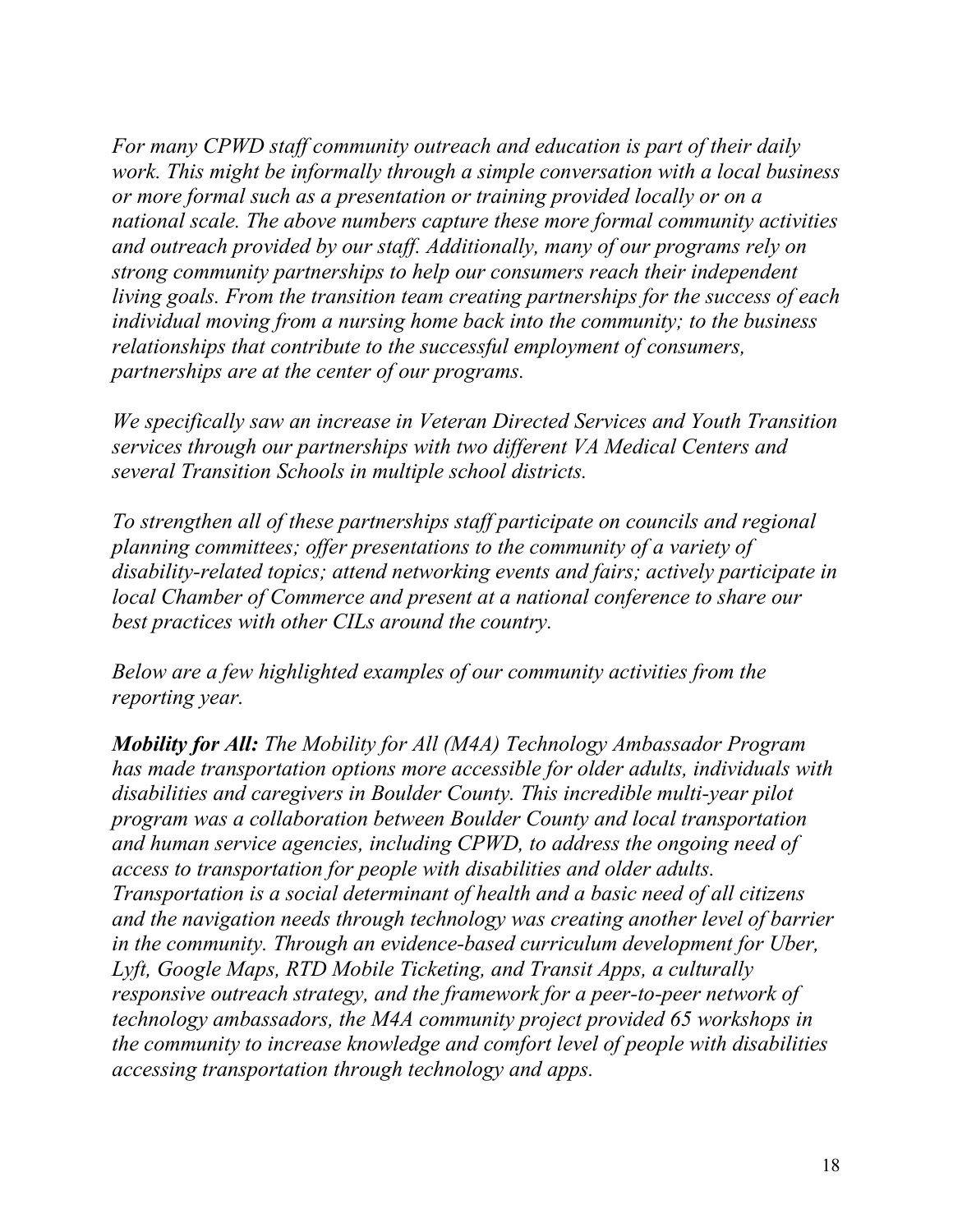*Census Outreach: CPWD took an active role in the 2020 Census outreach efforts as a cultural broker for the disability community in Boulder County. Partnered with other cultural brokers from different minority groups in our area, we conducted targeted outreach to reach hard-to-count population and ensure that everyone gets counted. Although the pandemic created many barriers as in-person outreach was not possible, we still managed to have a robust outreach that included:*

- *Direct access to consumers via daily peer groups*
- *Online informational videos/ tutorials*

*• Creating accessible video content to ensure greater reach within our targeted demographics i.e. adding closed captioning to videos and audio recording.* 

*• Creating a social media page specific to Census outreach* 

*• Coordinating text message campaign and door hanger campaign directed to areas of Boulder County with lower self- response rates*

*Voter Awareness: CPWD launched a voter awareness campaign and based on the requests from our community the following services were provided to promote equal access in the November 3 elections:*

- *● Information referral about accessibility of polling locations and voting equipment*
- *Ballot issues and nonpartisan candidate information*
- *● Mail-in voting details*
- *● Accessible Transportation options/ information*

*We would be remiss if we didn't mention about the 30th anniversary of the ADA! CPWD organized an online community celebration and participated in celebrations organized by other CILs and national disability community.* 

**Section E – Compliance Indicator 5: IL Core Services and Other IL Services** Section 725(b)(5) of the Act; 34 CFR 366.63(e)

In addition to the data provided in Subpart III, describe how information and referral services and the other IL core and other IL services are provided to those who request such services in formats accessible to the individual requesting the services. Describe any innovative practices (not mentioned elsewhere in this report) to enhance the availability and effectiveness of IL services.

*In each office, CPWD has an Independent Living Advisor who often serves as the first point of contact for individuals seeking services. The ILAs provide I&R services and share about IL philosophy and the process of becoming a consumer. All CPWD services are provided in collaboration with the individual. Through the*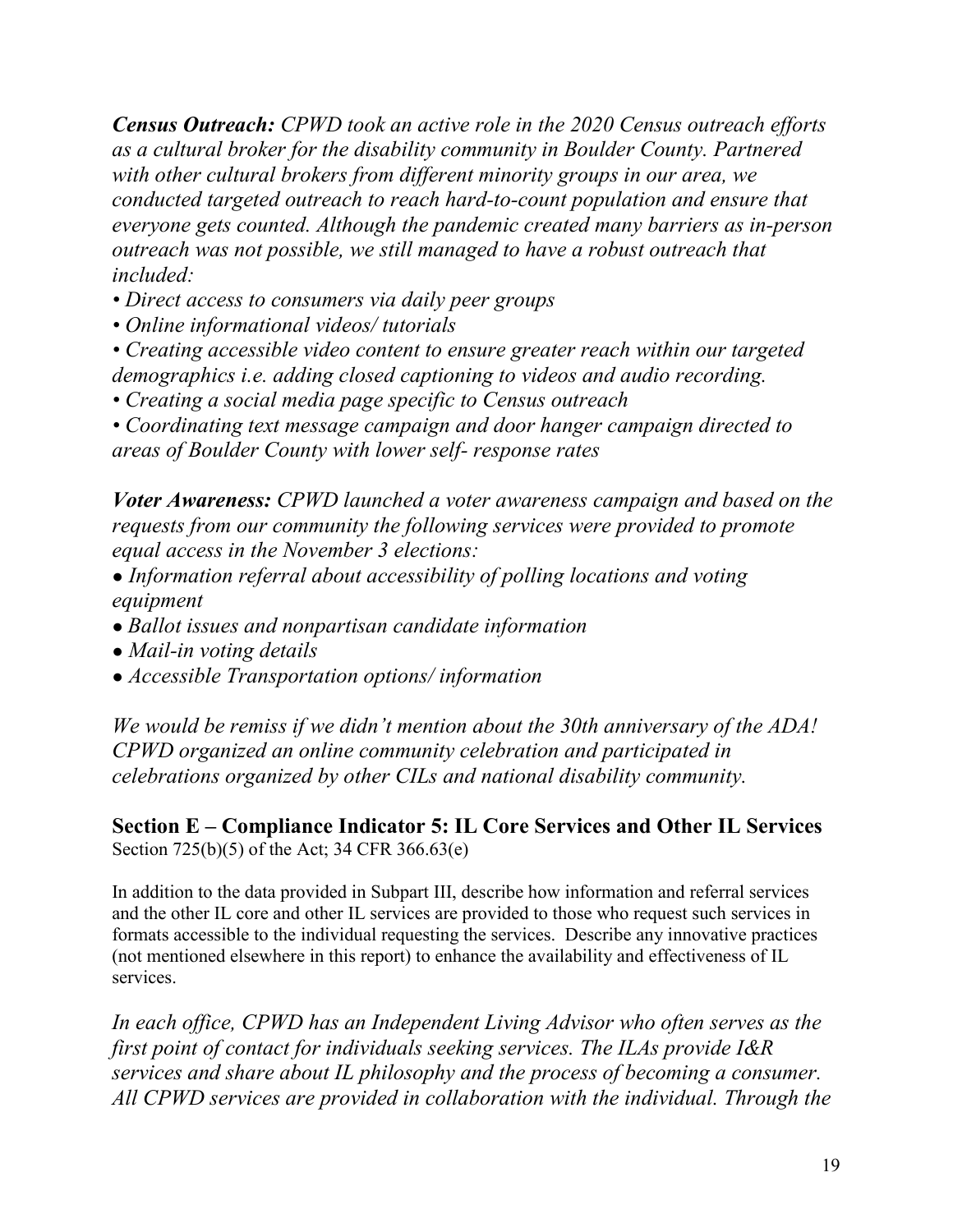*intake process, staff work with consumers to identify their goals and the services that would help them reach their goals.*

*Program accessibility is very important to CPWD and to better assist our consumers we have staff that travel to multiple offices and meet with consumers in their community, reducing the barriers of transportation. Additionally, we have staff fluent in ASL and Spanish, our website is in English and in Spanish, and materials are in alternate formats as well as in two languages. Below is a little more about each Core Service.*

*Information and Referral: All staff have the responsibility of providing Information and Referral (I&Rs). CPWD handles more than one hundred I&Rs a month, primarily from individuals with disabilities, family members, healthcare providers, social service organizations, and funders. When the pandemic hit our community, CPWD served as a hub of up-to-date information for our consumers and we quickly noticed that the majority of I&Rs were focused on COVID-19.* 

*Independent Living Skills Training: Independent Living Advisors (ILAs) and Independent Living Skills Trainers (ILSs) both provide Independent Living Skills Training (ILST). ILST is done both on an individual level as well as in group settings. Examples of training include learning how to budget, navigating the public transportation system, using Assistive Technology and now online platforms and different software and apps for remote communication.*

*Individual/Systems Advocacy: Direct service staff and our Community Organizer work with individuals and groups on their advocacy goals. This might include teaching a consumer how to advocate on their own or working with a group to create equal access for all. We provide training and workshops to the public to create a more inclusive community. Additionally, we are a member of the Association of Colorado Centers for Independent Living (ACCIL) as well as Colorado Long-Term Assistance Providers (CLASP), and participate in State-wide advocacy and systems change collectively with the other members. For example, in the reporting year, through ACCIL we successfully worked with the State legislators to contain the cuts to IL funds in the State Budget and minimize the impact for CILs and disability services. Similarly, through CLASP we focused on advocacy around exempting the household members from the Electronic Visit Verification requirements which would have added significant unnecessary burden on family caregivers.*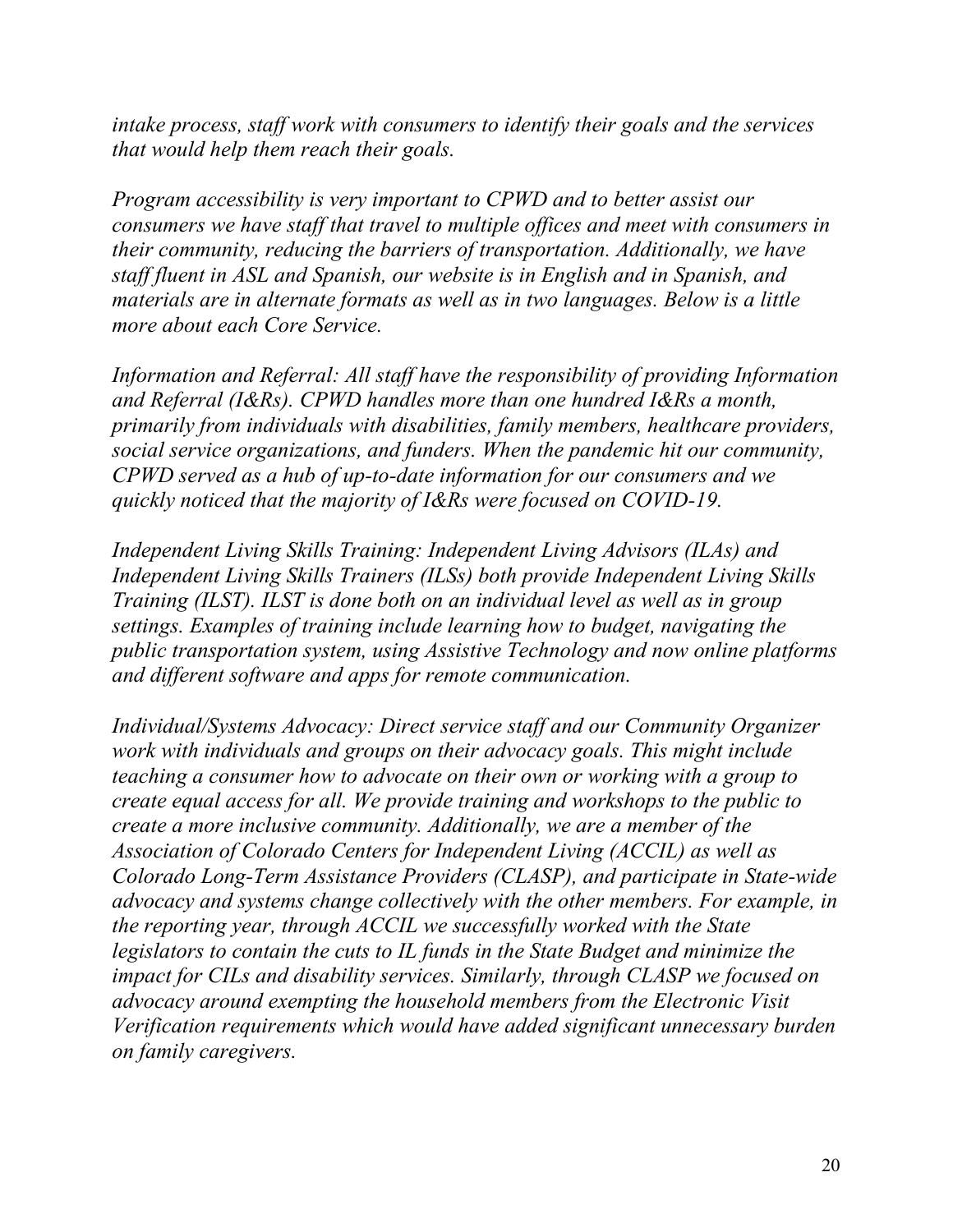*Peer Mentoring: Employees with disabilities provide a natural conduit for peer mentoring. Currently, 78% of CPWD's staff are individuals with disabilities. Staff who have overcome barriers and achieved varying degrees of independence are uniquely qualified to mentor others to achieve similar goals. Additionally, CPWD has a number of peer support groups that meet weekly and monthly so that consumers can build community and support each other through their independent living goals. During the increased isolation due to the pandemic, our online peer support groups have been especially in high demand and well attended.* 

*Transitions: Staff provide transition services to individuals transitioning out of nursing facilities and to youth transition from high school. Nursing Home Transition services are provided to individuals who have identified a desire to return to the community and staff are constantly working to ensure all residents in nursing facilities know they have a right to leave and return to the community. Youth services are provided in partnership with local area schools through hands on classes specifically developed to address IL and Vocational skills. Classes also address social and emotional needs of students who are entering adulthood. Youth services also include peer support groups and social outings.*

**Section F – Compliance Indicator 6: IL Resource Development Activities** Section 725(b)(7); 34 CFR 366.63(f)

Briefly describe the CIL's resource development activities conducted during the reporting year to expand funding from sources other than Chapter 1of Title VII of the Act.

*CPWD employs a Director of Development and Communication who applies for funding from federal, state, county and city funds throughout the year. Additionally, we apply for funding from private foundations including Christopher and Dana Reeve Foundation that supports our Nursing Home Transition services. Since April, with the incredible efforts by our Director of Development and Communications we were able to secure COVID relief funds from multiple different sources for different support and services related to responding to the pandemic's challenges. CPWD also participates in Colorado Gives Day each year to build our donor base. We seek funding from individual contributors and sponsorships from local businesses.* 

*This past year we have seen amazing growth in our Veteran's Independence Program (VIP) and it continues to help us diversify our funding and build our organizational capacity. We continue to be a vendor for Colorado DVR and an approved Employment Network in Colorado, which allows us to provide benefits counseling and other employment services for a structured fee, and we continue to*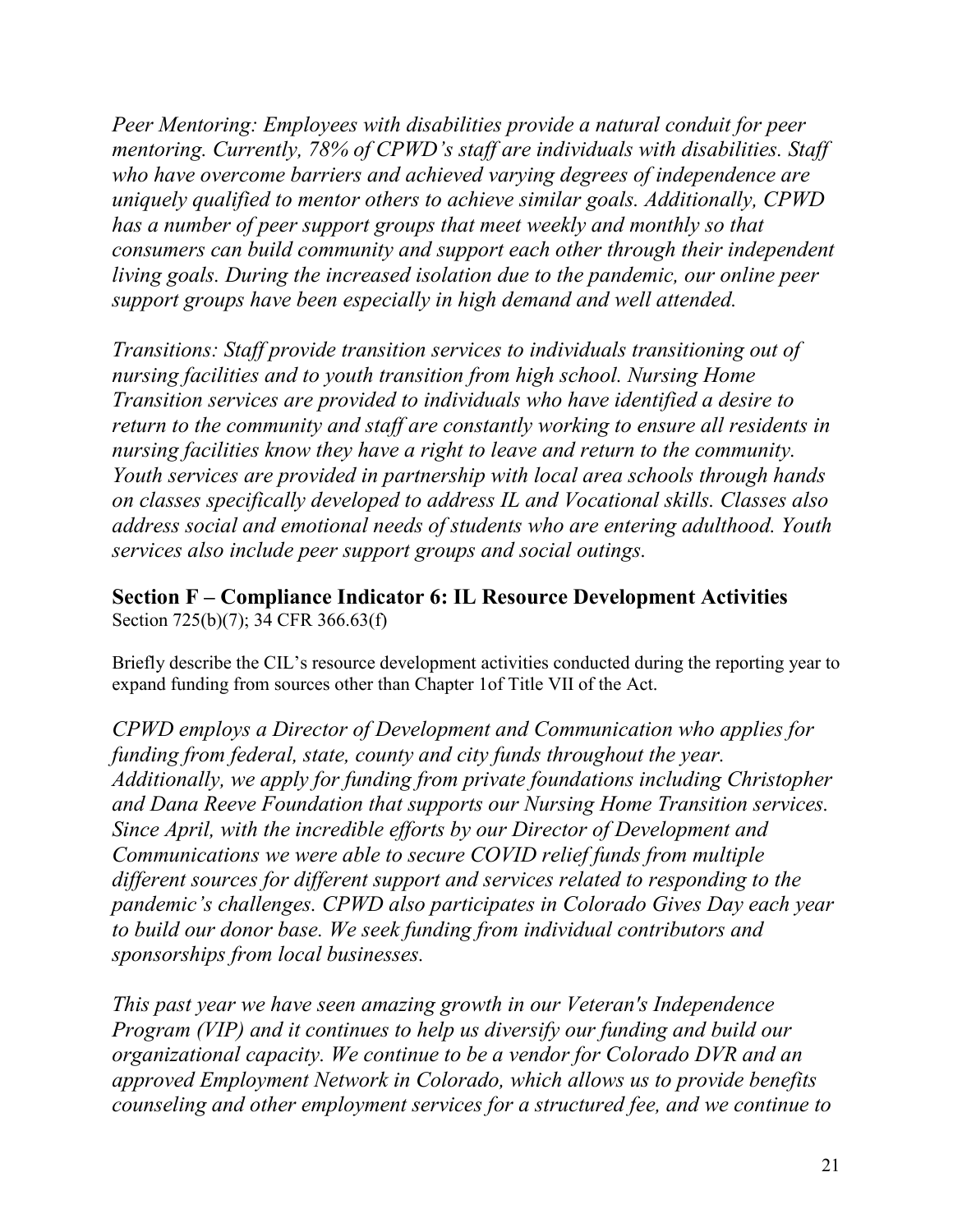*be a vendor for the Colorado Healthcare Policy and Financing for home health, home care and other Medicaid funded long-term community-based services.*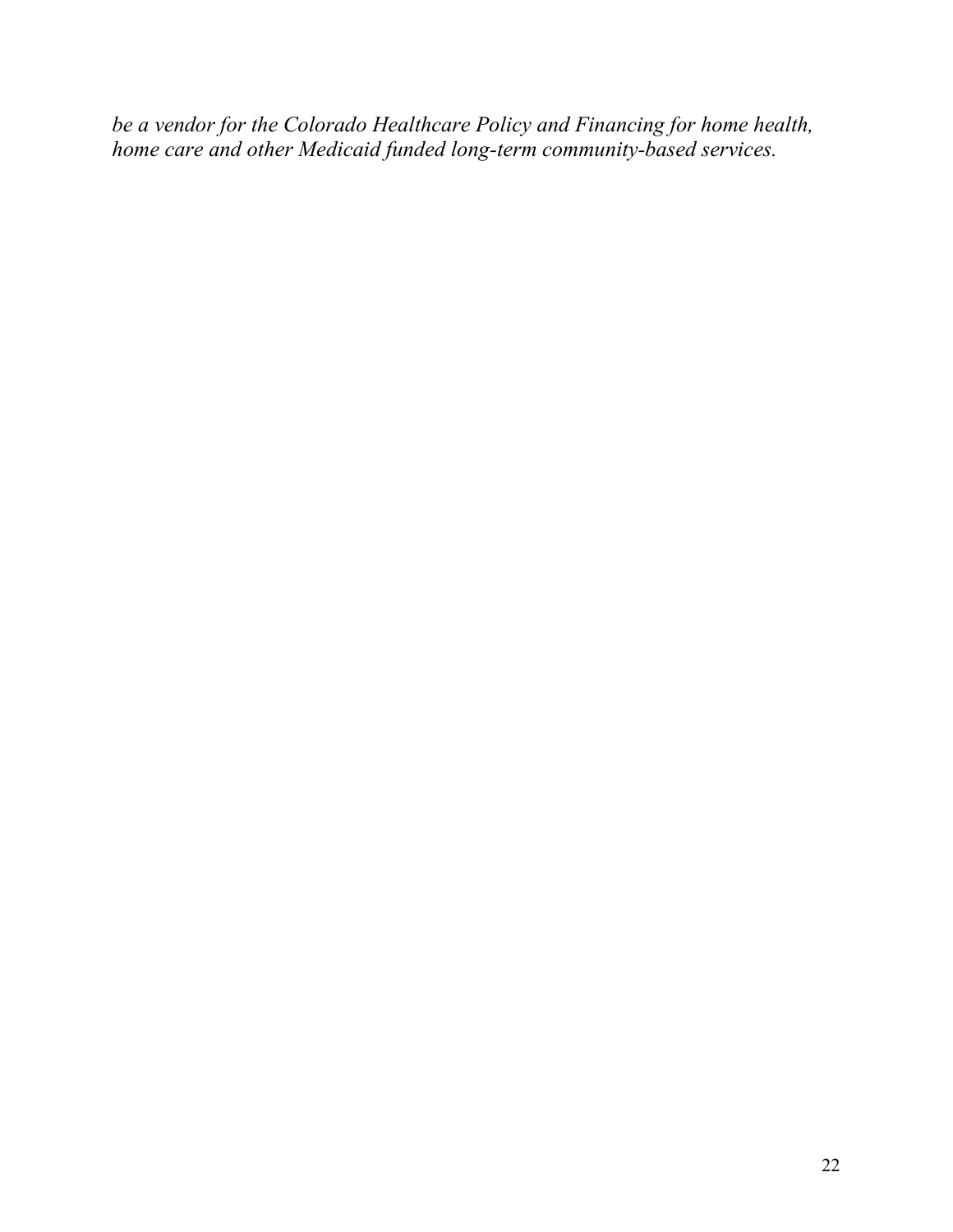# **SUBPART V – ANNUAL PROGRAM AND FINANCIAL PLANNING OBJECTIVES**

Section  $725(c)(4)$  of the Act

### **Section A – Work Plan for the Reporting Year**

#### **Item 1 – Achievements**

Discuss the work plan's proposed goals and objectives and the progress made in achieving them during the reporting year.

*Our focus has been on increasing outreach and visibility, growing/expanding our programs to reach under-served populations, increasing our Fee-for-Service program, diversifying funding sources, increasing quality/impact of our programs and demonstrating our culture's value of diversity, inclusion and equity. There is no doubt that the COVID-19 pandemic interrupted the pursued of goals and plans and urged as to pivot our attention and effort to most pressing and immediate needs. We are proud that amidst the unprecedented challenges and interruptions brought by the pandemic we made progress towards our original goals and more importantly stayed true to our mission: to provide resources, information, and advocacy to assist people with disabilities in overcoming barriers to independent living.*

*Following the national events increased advocacy by the Black Lives Matter movement, CPWD staff held several conversations as well as training focused on biases. As a result, we have formed an Inclusion, Diversity, Equity into Action (IDEA) Committee made of staff and board members whose goals is to foster a culture that promotes diversity, equity, and inclusion while actively challenging and dismantling systemic oppression. As action steps, the committee will be reviewing internal policies and practices, bringing training and education and more.* 

### *Development and Communications*

*The Development and Communications department had a busy year with grant writing and developing communications for CPWD.*

*Applied for 33 Grants for a total of \$838,237 Received 18 Grants for a total of \$426,187*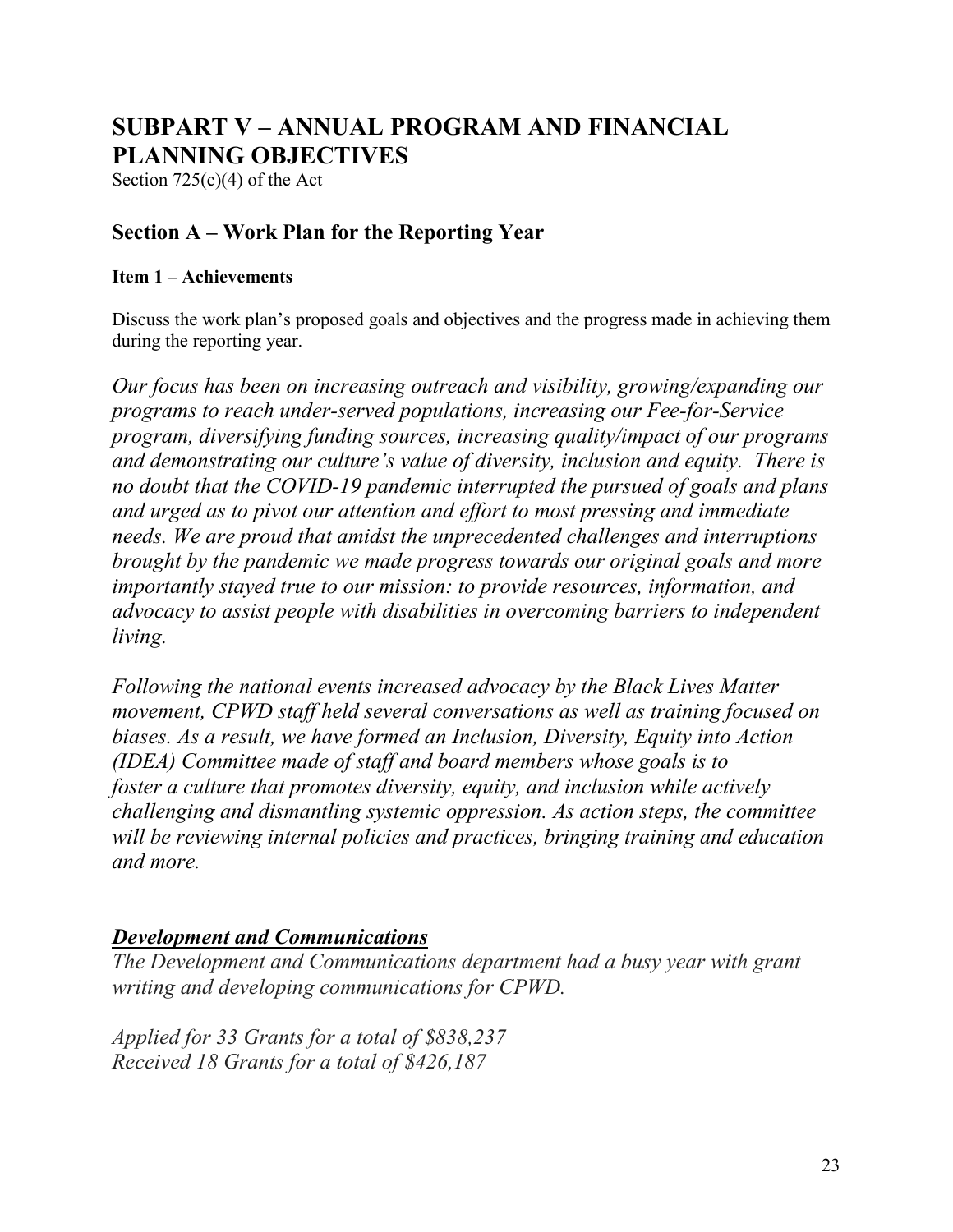*Other Fundraising Activity Included \$7,095 from Colorado Gives Day and \$27,900 in major donations.*

*During the reporting year, we used resources to adapt to COVID, transition services online, maintain connection and communication with people with disabilities in the community, identify and meet new COVID-related independence needs, and continue outreach and education to marginalized and hard-to-reach populations.*

*Additionally, we began the process of translating the education videos mentioned in last year's report into Spanish to increase access to information for bi- and mono-lingual Spanish-speaking people with disabilities in the communities we serve.*

### *Fee for Service Programs*

*Employment: CPWD's Employment Program consists of two main parts, the Ticket to Work program and Benefits Counseling. CPWD is an Employment Network (EN) with the Social Security Administration and we work with consumers to learn new skills to help them independently acquire and maintain a job in conjunction with the Ticket to Work program. This training includes career exploration, goal setting, resume development, drafting of cover letters, professional communications, mock interviews, tips for online job search, application review, job site visits, accommodations planning, and follow-along support. In-depth Benefits Planning helps consumers understand their benefits and what impacts employment will have on those benefits. This past year, CPWD served more consumers in the Ticket to Work program than any year previously.*

*Consumers include referrals from the Division of Vocational Rehabilitation, active participants in the federal Ticket to Work program, referrals from community partners, and walk-ins.* 

*Two staff in the Employment Program are Certified Community Partner Work Incentive Counselors "CPWIC," who provide in-depth benefits counseling to assist consumers in making an informed decision about work while on public benefits and how to successfully and securely transition to stable employment income. On a statewide level we continue to see an increase in the need for CPWIC's as the Division of Vocational Rehabilitation is referring more people for this service and the benefits that it has for consumers looking to become more independent through working. Due to the pandemic, more people have had*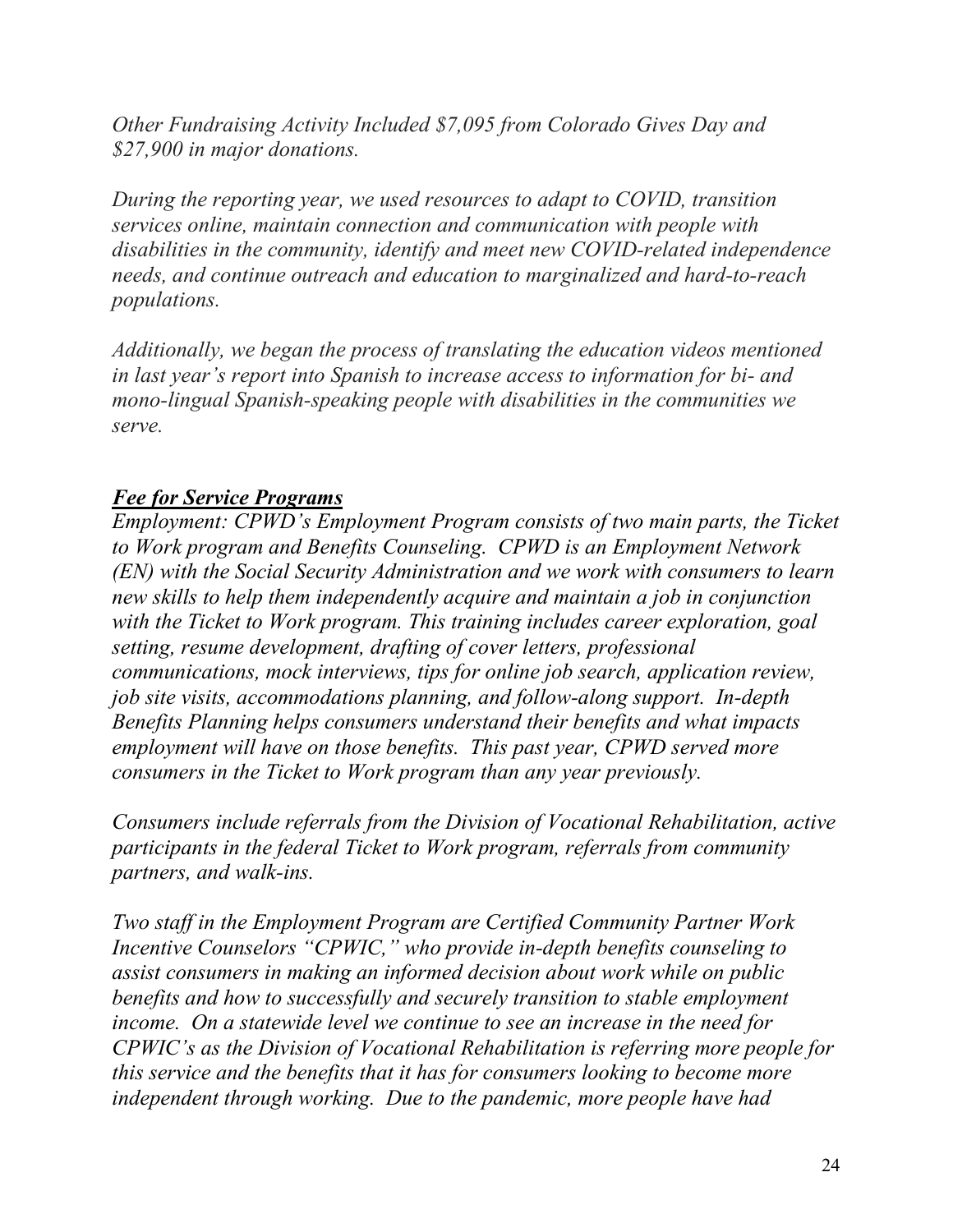*changes to their working situations and are in need of support to navigate their changing benefits and how to safely return to work.*

*One of the consumers in our Ticket to Work program "Steve" worked with our staff for many months to find a position in his chosen field of IT. "Steve" came from a family culture where the father makes all of the decisions, even for his adult children. "Steve" struggled to get his wants and needs heard by his father. Staff worked with "Steve" on ways to communicate with his father, conducted mock discussions and sat in on some conversations with "Steve" and his father. The process of helping "Steve" learn to advocate for himself took several months. Once "Steve" was confident enough to discuss these issues with his father, "Steve" was finally able to start living for himself. "Steve" was able to secure his dream job in IT and move out of state to pursue that dream.*

*Veterans Independence Program: VIP at CPWD was launched in 2018 and provides Veteran Directed Home and Community Based services through referrals and partnership with the local Veterans Affairs Hospitals in Denver and Cheyenne. The program has grown from thirty-two Veterans being served at the end of September 2019 to fifty six Veterans receiving services at the end of September 2020. The program continues to expand to serve more Veterans living with disabilities in Northern Colorado, Wyoming and Nebraska.*

*"John" is one of the first Veterans that enrolled in CPWD's VIP program and in his early 30's he is one of our youngest Veterans. Due to service connected injuries he is a complete quadriplegic and requires hands on assistance with all activities of daily living and mobility. "John" could easily have given up and moved back into his parent's home and allowed them to take care of him. Instead, he finds ways to be as independent as possible. "John" lives in his own home about five minutes from his parents. Prior to his injuries he was an avid hunter and continues to find ways to enjoy his hobbies with adaptive equipment. He employs caregivers to come in and help him with activities of daily living. "John" can get depressed and shuts down at times, but he has reached out to staff when he would not reach out to family.*

*When the stay at home orders went into effect, his VIP Advisor worked with him and his caregivers on how to use and access Zoom, a virtual platform. "John" is*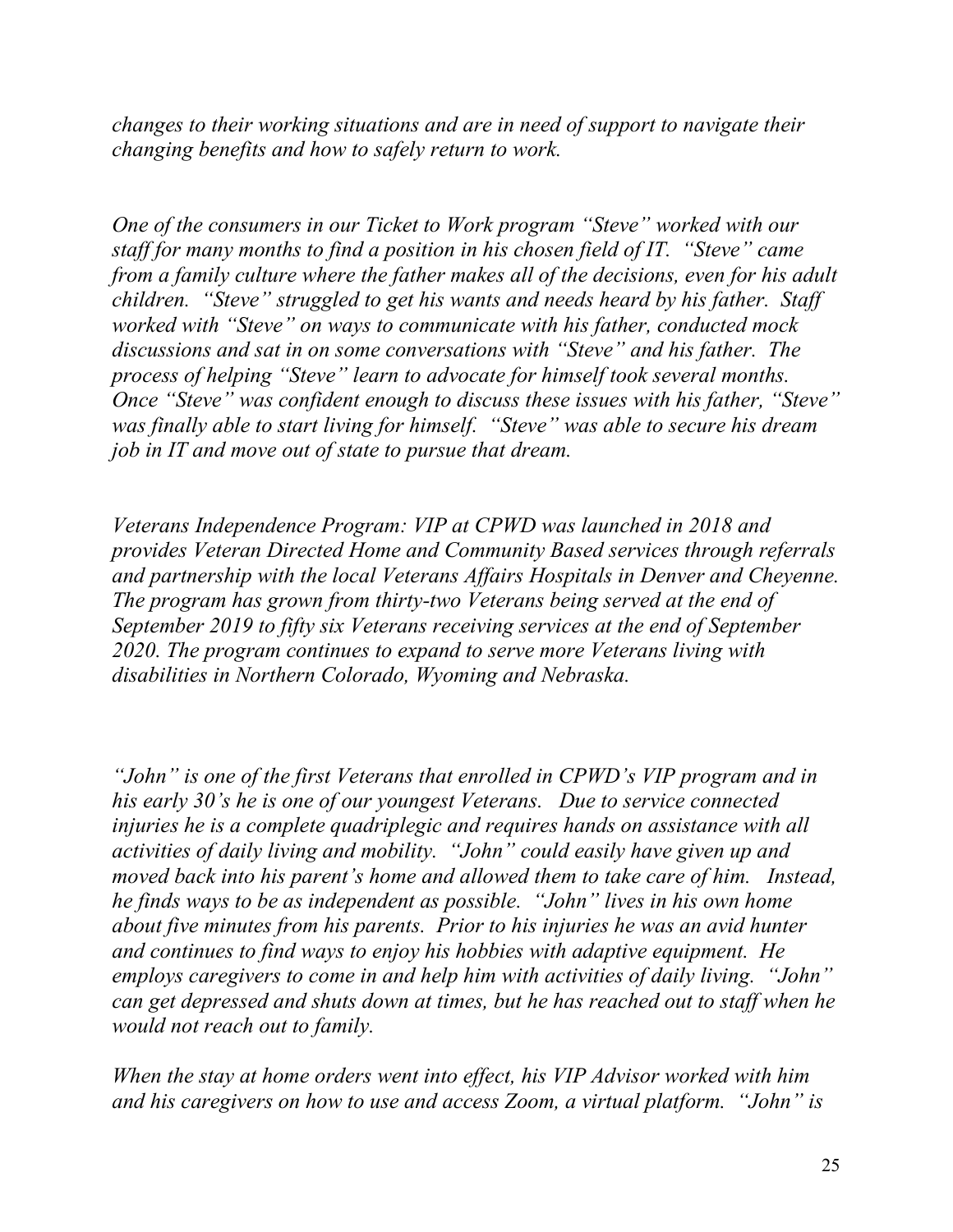*now using Zoom to communicate with staff and has even reached out to family using Zoom as well. "John's" father contacted staff and expressed gratitude for this and asked for some training on how to use Zoom as well since "John" seems to communicate better virtually than he did in person at times. Our staff have worked with a number of Veterans and their families to learn how to use virtual platforms to stay connected during these uncertain times.*

*Our Home Health service (skilled and non-skilled) continued to provide hand-on care at the times when the nursing homes had outbakes and high number death related to the Covid-19 virus. Although the program went through administrative staffing changes and implementation of a new electronic medical record system, we continued quality services and passed a state licensure survey/audit conducted by the Colorado Department of Healthcare and Environment.*

#### **Item 2 – Challenges**

Describe any substantial challenges or problems encountered by the CIL, and the resolutions/attempted resolutions.

*One of the challenges remains the provision of in-person services to those who are not able to connect or learn remotely. Additionally, not being able to connect and gather in person has created social isolation and increase in mental health illnesses. In the reporting year, we also conducted a major renovation of our main building and we are now looking forward to the day that we can gather in-person as a community, socialize in-person, conduct classes and workshops in our newly renovated building, have fun outings and events, and improve our mental health through human connections.*

### **Item 3 – Comparison with Prior Reporting Year**

34 CFR 366.50(i)(7)

As appropriate, compare the CIL's activities in the reporting year with its activities in prior years, e.g., recent trends.

*All recent trends and program updates are listed in the above sections of this report.*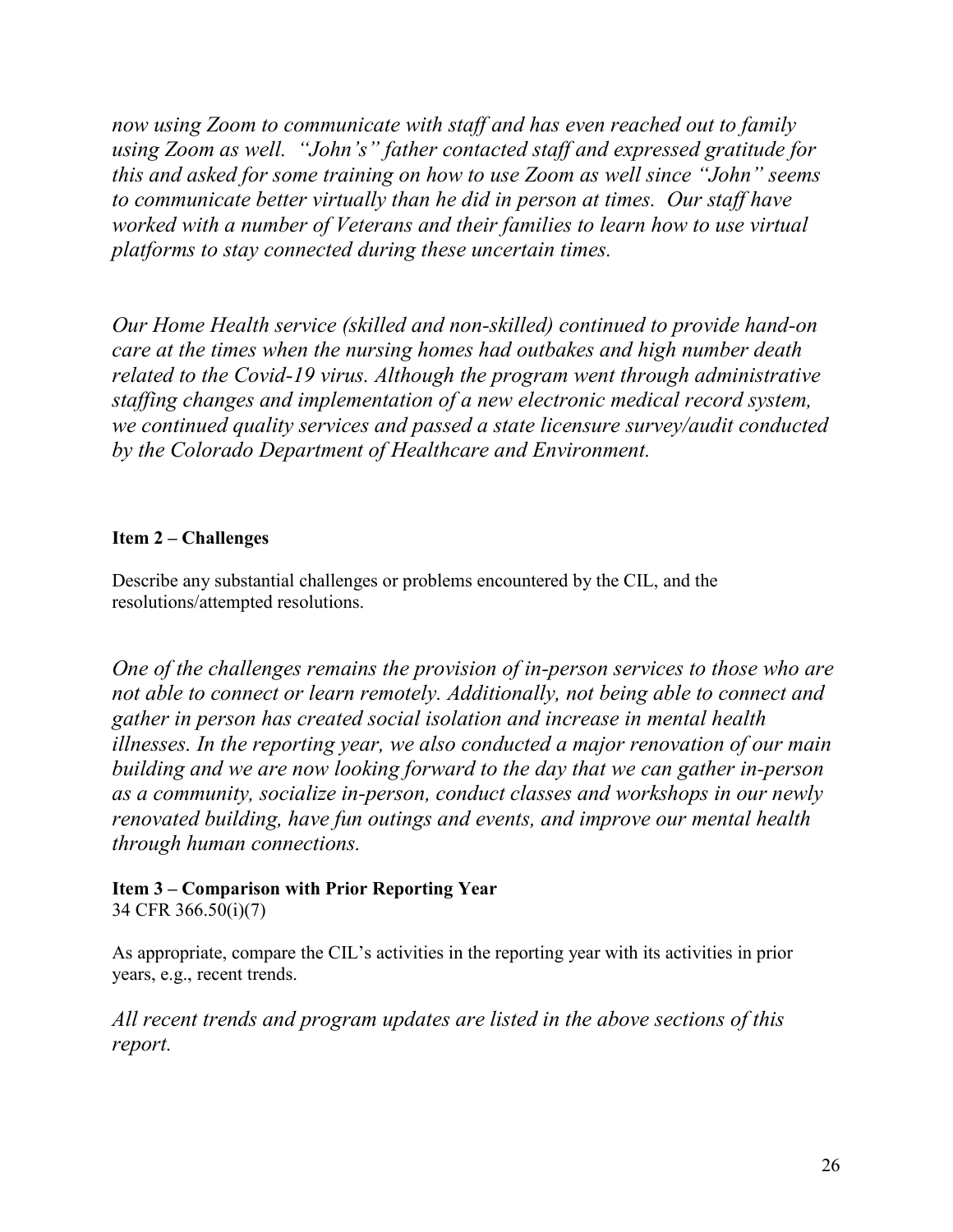# **Section B – Work Plan for the Year Following the Reporting Year**

#### **Item 1 – Annual Work Plan**

List the CIL's annual work plan goals, objectives and action steps planned for the year following the reporting year.

*In 2019 CPWD staff and leadership team worked together to develop a new threeyear strategic plan. This is the work plan for the organization. The following major categories encompass key overarching goals from both our former strategic plan and our current assessment. Each major category has a subset of goals and related task and activities that, if realized, will assist CPWD in making significant progress towards its current vision.*

*GOAL 1: Outreach & Visibility: Increasing awareness of CPWD and Independent Living Philosophy* 

*Objectives and Action Steps:*

*- Increasing community knowledge and understanding of CPWD, our services and programs, and role in the community*

*- Increasing community knowledge and understanding of IL Philosophy, Centers for Independent Living, Disability Etiquette, and community-based disability issues - Community knowledge of CPWD is increased*

*GOAL 2: Programs: Reaching un- and under-served populations Objectives and Action Steps:*

*- Increasing services to underserved communities whether by geography, ethnicity, identity, and orientation, or disability*

*GOAL 3: Human Resources: Addressing compensation inequities, increasing or modifying benefits and incentives to attract and retain high-quality staff Objectives and Action Steps:*

*- Implementing a fair, market-rate wage, salary, benefits and incentives program - Hiring and retaining high-quality staff*

*GOAL 4: Funding: Developing opportunities for new and additional funding, increasing Fee-for-Service program income*

*Objectives and Action Steps:*

*- Increasing funding diversity through creative funding sources in support of programs and general operating*

*- Increasing Fee for Services programming and income*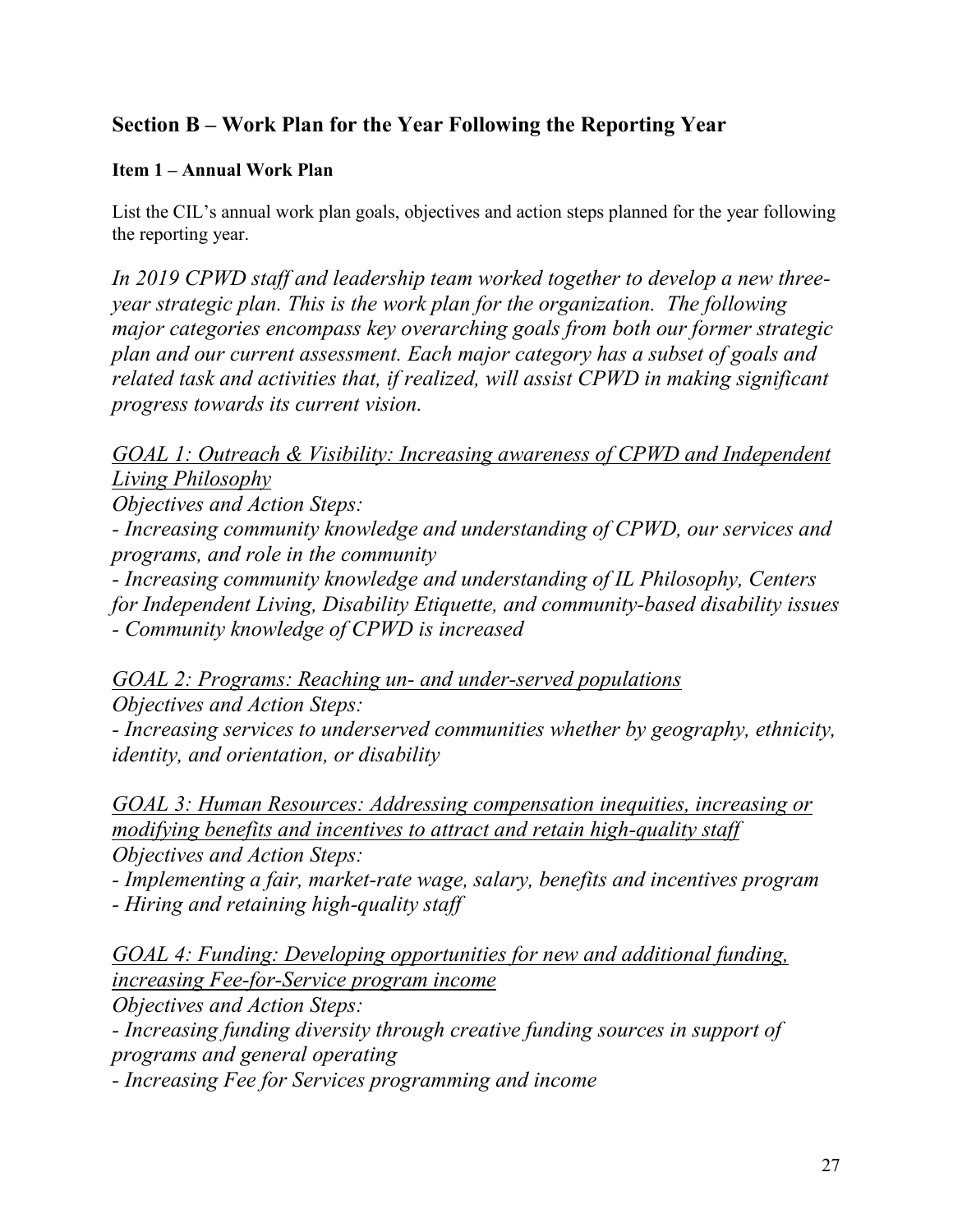*GOAL 5: Culture and Administration: Improving cross-office communication/ culture and service delivery consistency; ongoing board development and expansion*

*Objectives and Action Steps:*

*- Implementing cross-office communication consistency and accuracy*

*- Increasing consistency of service delivery across all CPWD offices*

*- Increasing the board membership, expertise, and diversity*

*Goal 6: Increase the quality and impact of programs Objectives and Action Steps:*

*- Measure Quality of I&R services*

*- Measure consumer satisfaction*

*- Services and growth are aligned within each program*

#### **Item 2 – SPIL Consistency**

Explain how these work plan goals, objectives and action steps are consistent with the approved SPIL.

*The State Plan for Independent Living identified three goals that they seek to accomplish with the assistance of the nine Colorado Centers for Independent Living. Goal 1: Improve SILC effectiveness. Goal 2: Increase SILC member knowledge base. Goal 3: Increase the capacity of CILs.*

*The CPWD work plan is consistent with the SPIL goals and directly addresses the third goal of increasing capacity.*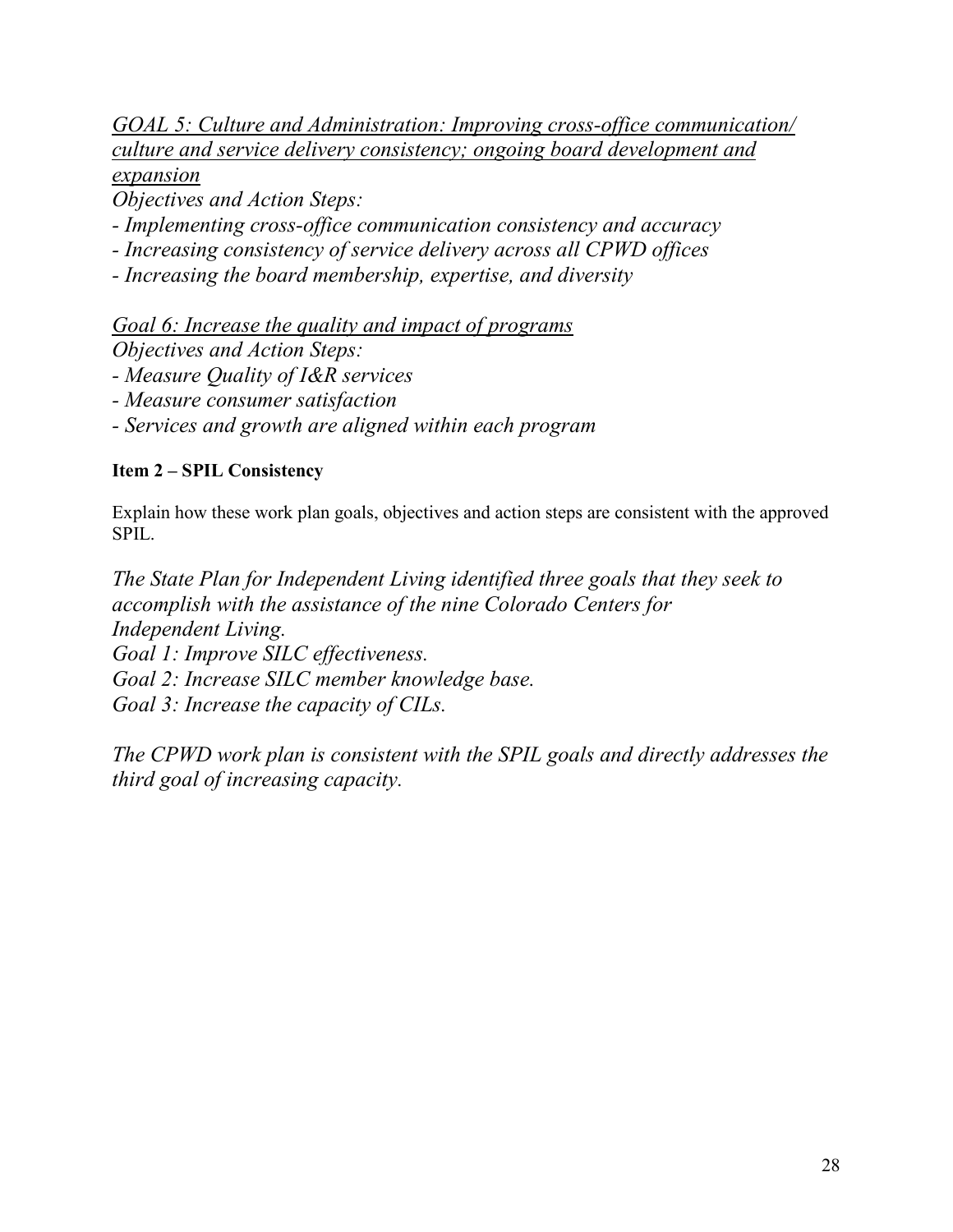# **SUBPART VI - TRAINING AND TECHNICAL ASSISTANCE NEEDS**

Section 721(b)(3) of the Act.

| <b>Training and Technical Assistance Needs</b>               | Choose up to 10<br><b>Priority Needs ---</b><br>Rate items 1-10 with<br>1 being most<br>important |
|--------------------------------------------------------------|---------------------------------------------------------------------------------------------------|
| <b>Advocacy/Leadership Development</b>                       |                                                                                                   |
| <b>General Overview</b>                                      |                                                                                                   |
| Community/Grassroots Organizing                              |                                                                                                   |
| Individual Empowerment                                       |                                                                                                   |
| <b>Systems Advocacy</b>                                      |                                                                                                   |
| <b>Legislative Process</b>                                   |                                                                                                   |
| <b>Applicable Laws</b>                                       |                                                                                                   |
| General overview and promulgation of various disability laws |                                                                                                   |
| Americans with Disabilities Act                              |                                                                                                   |
| Air-Carrier's Access Act                                     |                                                                                                   |
| Fair Housing Act                                             |                                                                                                   |
| Individuals with Disabilities Education Improvement Act      |                                                                                                   |
| Medicaid/Medicare/PAS/waivers/long-term care                 |                                                                                                   |
| Rehabilitation Act of 1973, as amended                       |                                                                                                   |
| Social Security Act                                          |                                                                                                   |
| Workforce Investment Act of 1998                             |                                                                                                   |
| Ticket to Work and Work Incentives Improvement Act of 1999   |                                                                                                   |
| Government Performance Results Act of 1993                   |                                                                                                   |
| <b>Assistive Technologies</b>                                |                                                                                                   |
| General Overview                                             |                                                                                                   |
| <b>Data Collecting and Reporting</b>                         |                                                                                                   |
| General Overview                                             |                                                                                                   |
| Program Performance Reports                                  |                                                                                                   |
| Performance Measures contained in Program Performance Report |                                                                                                   |
| Dual Reporting Requirements                                  |                                                                                                   |
| Case Service Record Documentation                            |                                                                                                   |
| <b>Disability Awareness and Information</b>                  |                                                                                                   |
| Specific Issues                                              |                                                                                                   |
| <b>Evaluation</b>                                            |                                                                                                   |
| General Overview                                             |                                                                                                   |
| <b>CIL Standards and Indicators</b>                          |                                                                                                   |
| <b>Community Needs Assessment</b>                            |                                                                                                   |
| <b>Consumer Satisfaction Surveys</b>                         |                                                                                                   |
| Focus Groups                                                 |                                                                                                   |
| <b>Outcome Measures</b>                                      |                                                                                                   |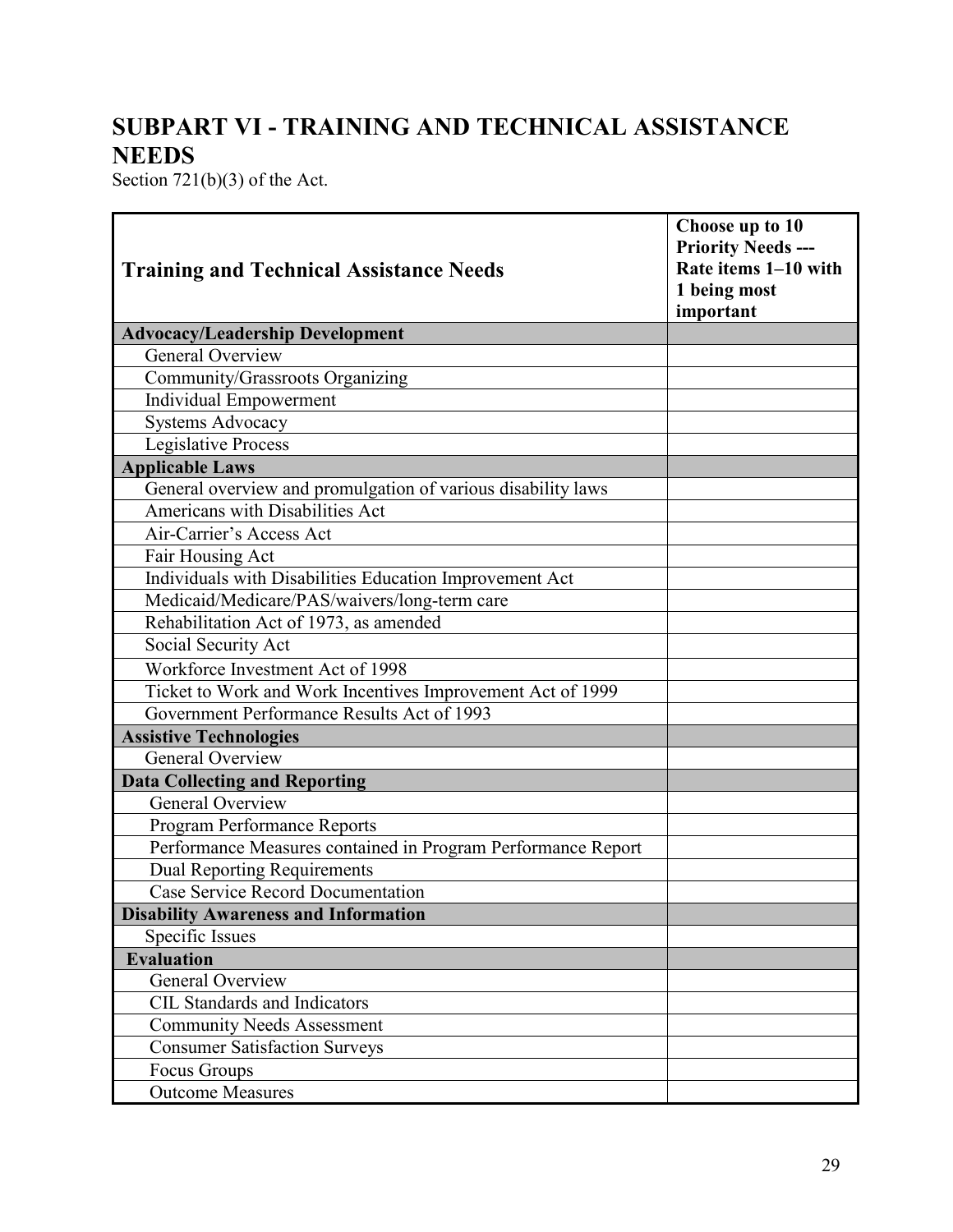| <b>Financial: Grant Management</b>                                    |  |
|-----------------------------------------------------------------------|--|
| General Overview                                                      |  |
| Federal Regulations                                                   |  |
| Budgeting                                                             |  |
| <b>Fund Accounting</b>                                                |  |
| <b>Financial: Resource Development</b>                                |  |
| General Overview                                                      |  |
| Diversification of Funding Base                                       |  |
| Fee-for-Service Approaches                                            |  |
| For Profit Subsidiaries                                               |  |
| Fund-Raising Events of Statewide Campaigns                            |  |
| <b>Grant Writing</b>                                                  |  |
| <b>Independent Living Philosophy</b>                                  |  |
| <b>General Overview</b>                                               |  |
| <b>Innovative Programs</b>                                            |  |
| <b>Best Practices</b>                                                 |  |
| Specific Examples                                                     |  |
| <b>Management Information Systems</b>                                 |  |
| <b>Computer Skills</b>                                                |  |
| Software                                                              |  |
| <b>Marketing and Public Relations</b>                                 |  |
| <b>General Overview</b>                                               |  |
| Presentation/Workshop Skills                                          |  |
| <b>Community Awareness</b>                                            |  |
| <b>Networking Strategies</b>                                          |  |
| <b>General Overview</b>                                               |  |
| Electronic                                                            |  |
| Among CILs & Statewide Independent Living Councils (SILCs)            |  |
| <b>Community Partners</b>                                             |  |
| <b>Program Planning</b>                                               |  |
| General Overview of Program Management and Staff Development          |  |
| CIL Executive Directorship Skills Building                            |  |
| Conflict Management and Alternative Dispute Resolution                |  |
| First-Line CIL Supervisor Skills Building<br><b>IL Skills Modules</b> |  |
| Peer Mentoring                                                        |  |
| Program Design                                                        |  |
|                                                                       |  |
| Time Management                                                       |  |
| Team Building<br><b>Outreach to Unserved/Underserved Populations</b>  |  |
| General Overview                                                      |  |
| Disability                                                            |  |
| Minority                                                              |  |
| <b>Institutionalized Potential Consumers</b>                          |  |
| Rural                                                                 |  |
|                                                                       |  |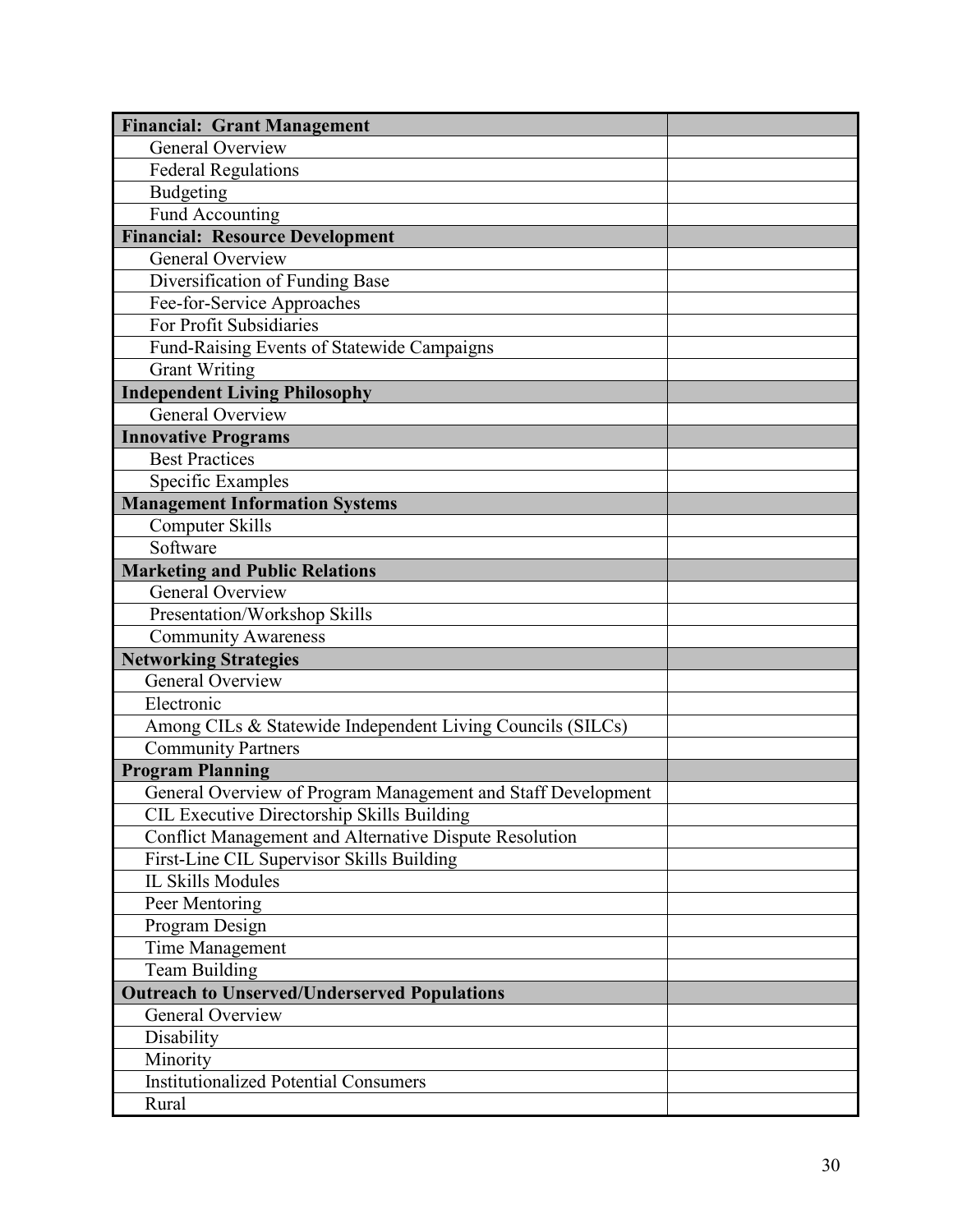| Urban                                                                                                 |   |
|-------------------------------------------------------------------------------------------------------|---|
| <b>SILC Roles/Relationship to CILs</b>                                                                |   |
| <b>General Overview</b>                                                                               |   |
| Development of State Plan for Independent Living                                                      |   |
| Implementation (monitor & review) of SPIL                                                             |   |
| <b>Public Meetings</b>                                                                                |   |
| Role and Responsibilities of Executive Board                                                          |   |
| Role and Responsibilities of General Members                                                          |   |
| Collaborations with In-State Stakeholders                                                             |   |
| <b>CIL Board of Directors</b>                                                                         |   |
| <b>General Overview</b>                                                                               |   |
| Roles and Responsibilities                                                                            |   |
| <b>Policy Development</b>                                                                             |   |
| Recruiting/Increasing Involvement                                                                     |   |
| <b>Volunteer Programs</b>                                                                             |   |
| <b>General Overview</b>                                                                               |   |
| <b>Optional Areas and/or Comments (write-in)</b>                                                      | 1 |
| I am interested in learning of successful IL programs or services by<br>CILs to individuals with IDD. |   |
|                                                                                                       |   |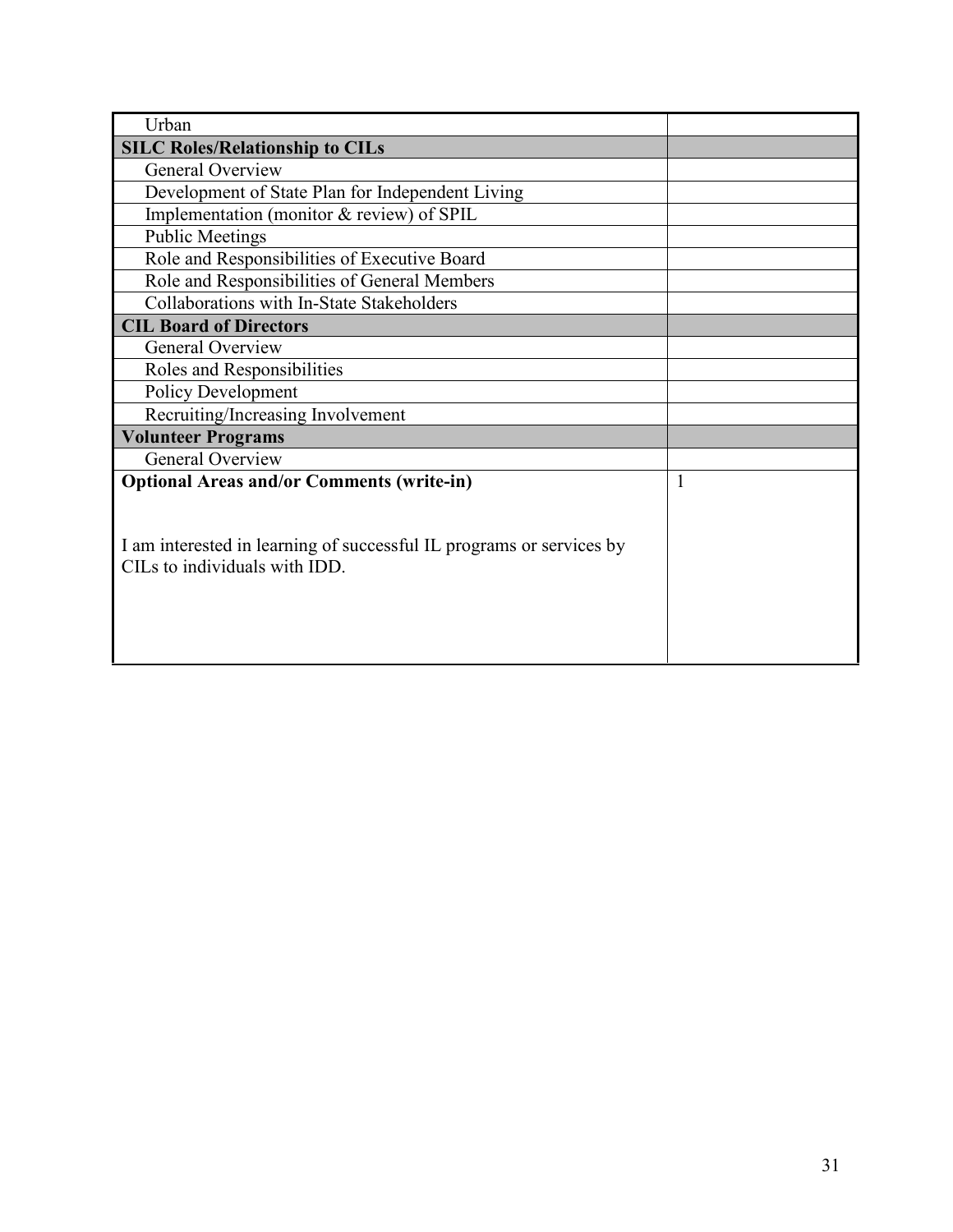# **SUBPART VII – ADDITIONAL INFORMATION**

Section 704(m)(4)(D) of the Act

### **Section A – Other Accomplishments, Activities and Challenges**

Describe any additional significant accomplishments, activities and/or challenges not included elsewhere in the report, e.g. brief summaries of innovative practices, improved service delivery to consumers, etc.

### **Section B – Additional Information**

Provide additional information, comments, explanations or suggestions not included elsewhere in the report.